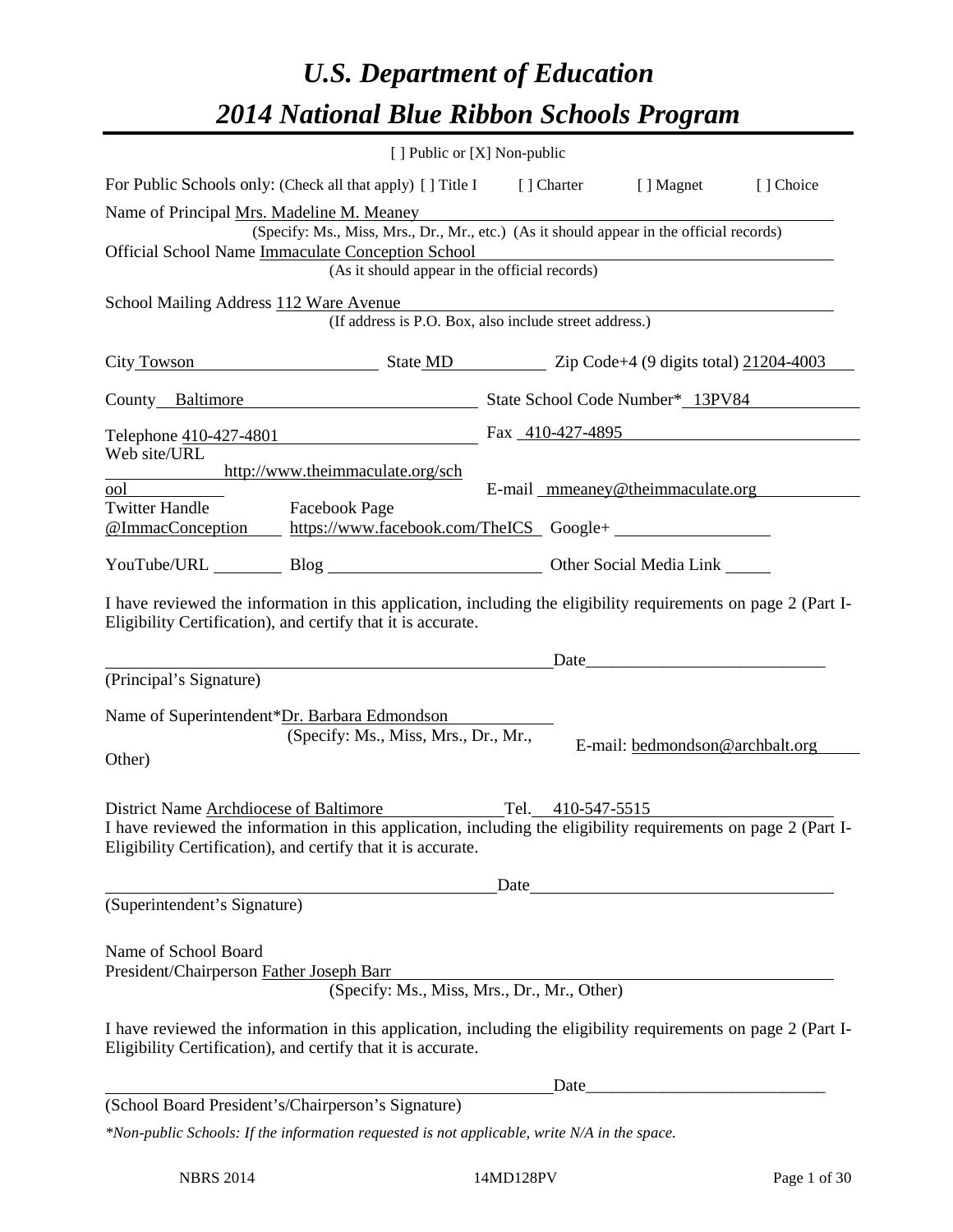# **Include this page in the school's application as page 2.**

The signatures on the first page of this application (cover page) certify that each of the statements below concerning the school's eligibility and compliance with U.S. Department of Education, Office for Civil Rights (OCR) requirements is true and correct.

- 1. The school configuration includes one or more of grades K-12. (Schools on the same campus with one principal, even a K-12 school, must apply as an entire school.)
- 2. The school has made its Annual Measurable Objectives (AMOs) or Adequate Yearly Progress (AYP) each year for the past two years and has not been identified by the state as "persistently dangerous" within the last two years.
- 3. To meet final eligibility, a public school must meet the state's AMOs or AYP requirements in the 2013-2014 school year and be certified by the state representative. Any status appeals must be resolved at least two weeks before the awards ceremony for the school to receive the award.
- 4. If the school includes grades 7 or higher, the school must have foreign language as a part of its curriculum.
- 5. The school has been in existence for five full years, that is, from at least September 2008 and each tested grade must have been part of the school for the past three years.
- 6. The nominated school has not received the National Blue Ribbon Schools award in the past five years: 2009, 2010, 2011, 2012, or 2013.
- 7. The nominated school has no history of testing irregularities, nor have charges of irregularities been brought against the school at the time of nomination. The U.S. Department of Education reserves the right to disqualify a school's application and/or rescind a school's award if irregularities are later discovered and proven by the state.
- 8. The nominated school or district is not refusing Office of Civil Rights (OCR) access to information necessary to investigate a civil rights complaint or to conduct a district-wide compliance review.
- 9. The OCR has not issued a violation letter of findings to the school district concluding that the nominated school or the district as a whole has violated one or more of the civil rights statutes. A violation letter of findings will not be considered outstanding if OCR has accepted a corrective action plan from the district to remedy the violation.
- 10. The U.S. Department of Justice does not have a pending suit alleging that the nominated school or the school district as a whole has violated one or more of the civil rights statutes or the Constitution's equal protection clause.
- 11. There are no findings of violations of the Individuals with Disabilities Education Act in a U.S. Department of Education monitoring report that apply to the school or school district in question; or if there are such findings, the state or district has corrected, or agreed to correct, the findings.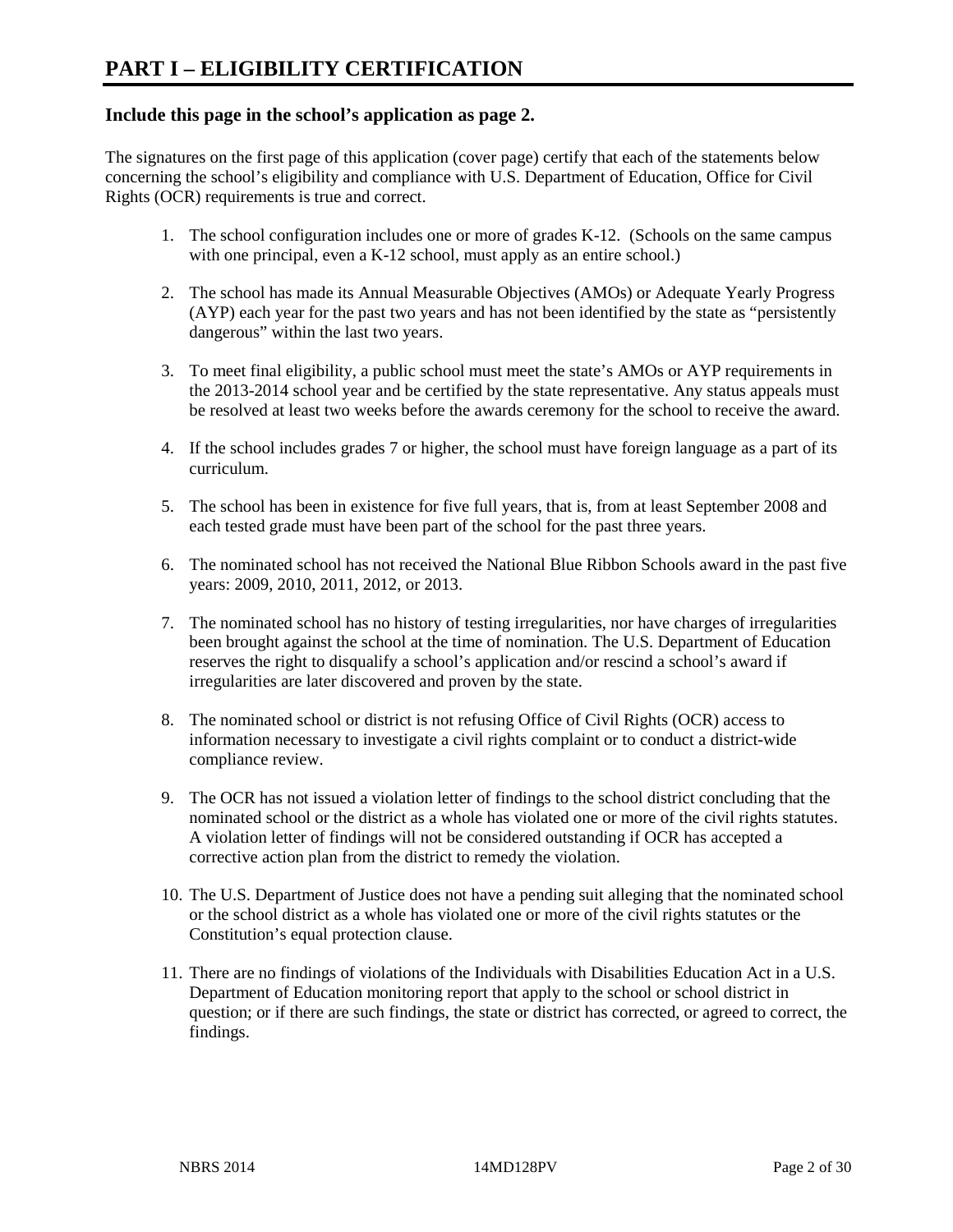# **PART II - DEMOGRAPHIC DATA**

### **All data are the most recent year available.**

**DISTRICT** (Question 1 is not applicable to non-public schools)

| -1. | Number of schools in the district<br>(per district designation): | 0 Elementary schools (includes $K-8$ )<br>0 Middle/Junior high schools |  |  |
|-----|------------------------------------------------------------------|------------------------------------------------------------------------|--|--|
|     |                                                                  | 0 High schools                                                         |  |  |
|     |                                                                  | $0 K-12$ schools                                                       |  |  |

#### 0 TOTAL

#### **SCHOOL** (To be completed by all schools)

- 2. Category that best describes the area where the school is located:
	- [] Urban or large central city
	- [] Suburban with characteristics typical of an urban area
	- [X] Suburban
	- [ ] Small city or town in a rural area
	- [ ] Rural
- 3.  $6$  Number of years the principal has been in her/his position at this school.
- 4. Number of students as of October 1 enrolled at each grade level or its equivalent in applying school:

| Grade                           | # of         | # of Females | <b>Grade Total</b> |
|---------------------------------|--------------|--------------|--------------------|
|                                 | <b>Males</b> |              |                    |
| <b>PreK</b>                     | 24           | 20           | 44                 |
| K                               | 22           | 27           | 49                 |
| $\mathbf{1}$                    | 26           | 34           | 60                 |
| $\overline{2}$                  | 31           | 20           | 51                 |
| 3                               | 35           | 44           | 79                 |
| 4                               | 27           | 35           | 62                 |
| 5                               | 27           | 37           | 64                 |
| 6                               | 26           | 32           | 58                 |
| 7                               | 17           | 29           | 46                 |
| 8                               | 32           | 16           | 48                 |
| 9                               | 0            | 0            | $\theta$           |
| 10                              | 0            | 0            | $\theta$           |
| 11                              | 0            | $\theta$     | 0                  |
| 12                              | 0            | $\theta$     | 0                  |
| <b>Total</b><br><b>Students</b> | 267          | 294          | 561                |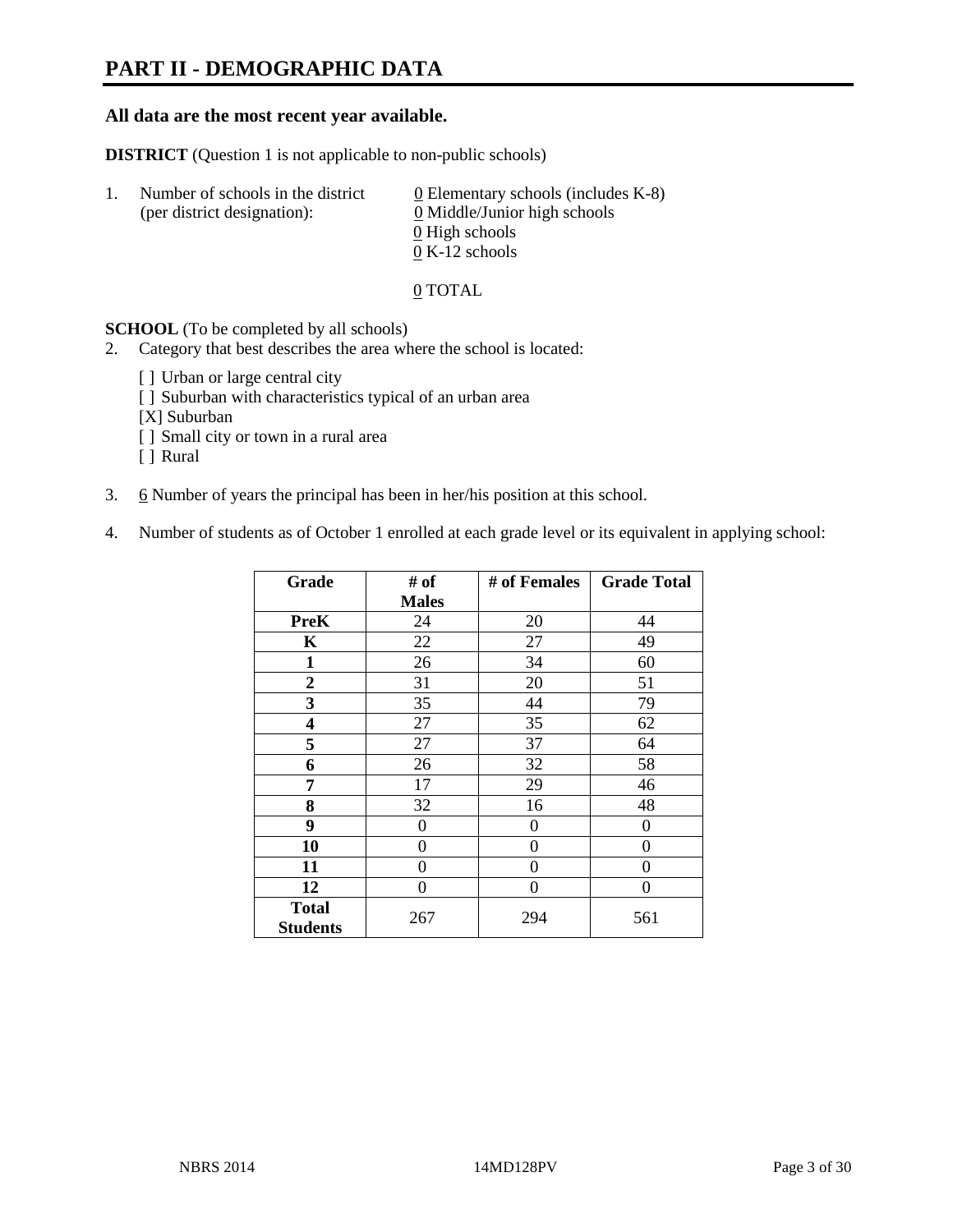5. Racial/ethnic composition of  $\qquad \qquad \underline{0}$  % American Indian or Alaska Native the school: 3 % Asian

 2 % Black or African American 2 % Hispanic or Latino 4 % Native Hawaiian or Other Pacific Islander 85 % White 4 % Two or more races **100 % Total** 

(Only these seven standard categories should be used to report the racial/ethnic composition of your school. The Final Guidance on Maintaining, Collecting, and Reporting Racial and Ethnic Data to the U.S. Department of Education published in the October 19, 2007 *Federal Register* provides definitions for each of the seven categories.)

6. Student turnover, or mobility rate, during the 2012 - 2013 year: 2%

This rate should be calculated using the grid below. The answer to (6) is the mobility rate.

| <b>Steps For Determining Mobility Rate</b>         | Answer |
|----------------------------------------------------|--------|
| (1) Number of students who transferred to          |        |
| the school after October 1, 2012 until the         |        |
| end of the school year                             |        |
| (2) Number of students who transferred             |        |
| <i>from</i> the school after October 1, 2012 until |        |
| the end of the 2012-2013 school year               |        |
| (3) Total of all transferred students [sum of      |        |
| rows $(1)$ and $(2)$ ]                             |        |
| (4) Total number of students in the school as      | 527    |
| of October 1                                       |        |
| $(5)$ Total transferred students in row $(3)$      | 0.015  |
| divided by total students in row (4)               |        |
| $(6)$ Amount in row $(5)$ multiplied by 100        | ႒      |

# 7. English Language Learners (ELL) in the school: 0 %

Number of non-English languages represented: 1 Specify non-English languages: Korean

1 Total number ELL

8. Students eligible for free/reduced-priced meals:  $0\%$ 

Total number students who qualify:  $\qquad 0$ 

If this method is not an accurate estimate of the percentage of students from low-income families, or the school does not participate in the free and reduced-priced school meals program, supply an accurate estimate and explain how the school calculated this estimate.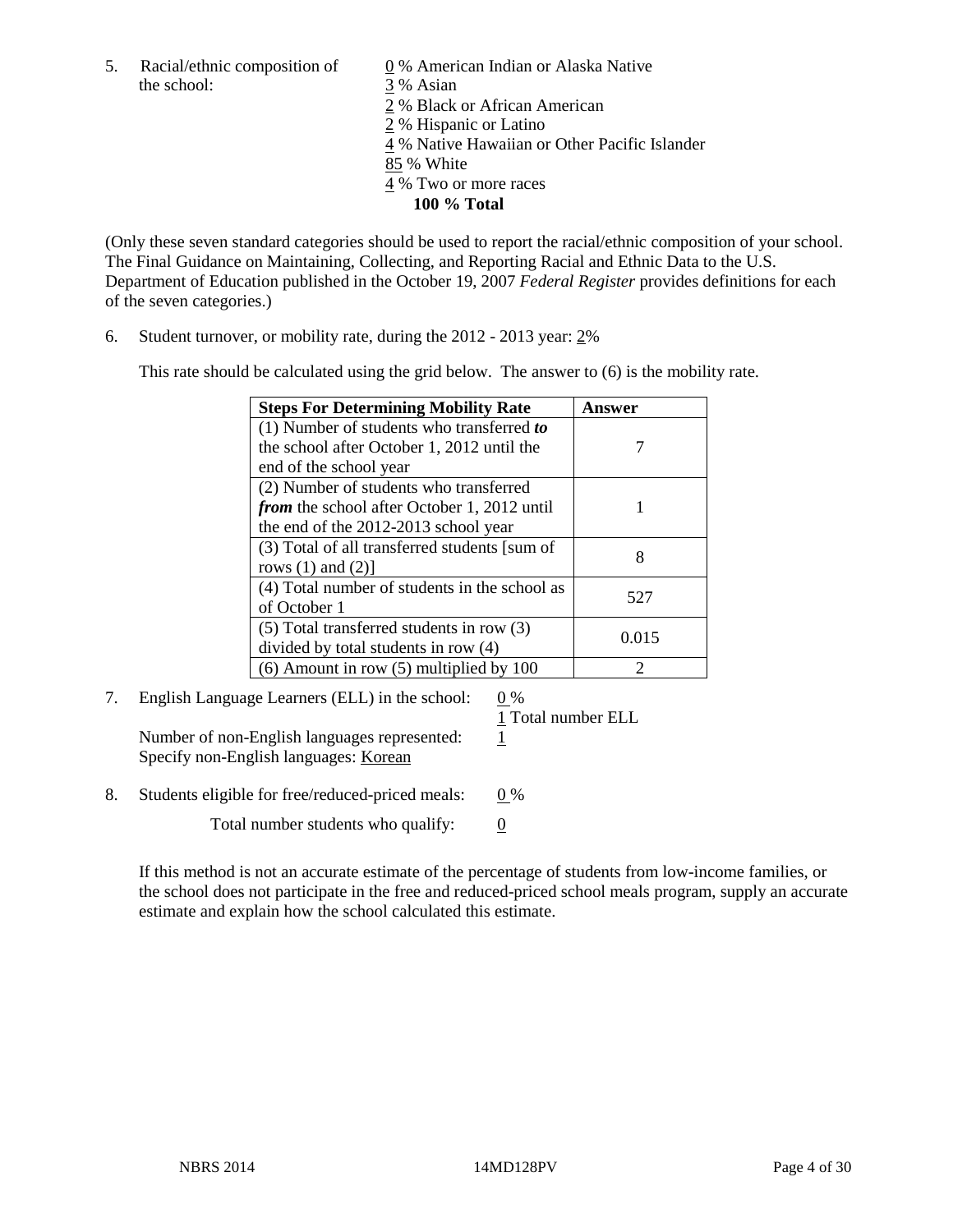28 Total number of students served

Indicate below the number of students with disabilities according to conditions designated in the Individuals with Disabilities Education Act. Do not add additional categories.

| marriaans with Disabilities Laacahon rict. Do hot aaa aaantonar categorics. |                                         |
|-----------------------------------------------------------------------------|-----------------------------------------|
| $0$ Autism                                                                  | <b>0</b> Orthopedic Impairment          |
| 0 Deafness                                                                  | 0 Other Health Impaired                 |
| 0 Deaf-Blindness                                                            | 23 Specific Learning Disability         |
| 0 Emotional Disturbance                                                     | 4 Speech or Language Impairment         |
| 1 Hearing Impairment                                                        | 0 Traumatic Brain Injury                |
| 0 Mental Retardation                                                        | 0 Visual Impairment Including Blindness |
| 0 Multiple Disabilities                                                     | <b>0</b> Developmentally Delayed        |
|                                                                             |                                         |

10. Use Full-Time Equivalents (FTEs), rounded to nearest whole numeral, to indicate the number of personnel in each of the categories below:

|                                       | <b>Number of Staff</b> |
|---------------------------------------|------------------------|
| Administrators                        |                        |
| Classroom teachers                    | 33                     |
| Resource teachers/specialists         |                        |
| e.g., reading, math, science, special | 10                     |
| education, enrichment, technology,    |                        |
| art, music, physical education, etc.  |                        |
| Paraprofessionals                     | 6                      |
| Student support personnel             |                        |
| e.g., guidance counselors, behavior   |                        |
| interventionists, mental/physical     |                        |
| health service providers,             | 12                     |
| psychologists, family engagement      |                        |
| liaisons, career/college attainment   |                        |
| coaches, etc.                         |                        |
|                                       |                        |

11. Average student-classroom teacher ratio, that is, the number of students in the school divided by the FTE of classroom teachers, e.g.,  $22:1 \qquad 17:1$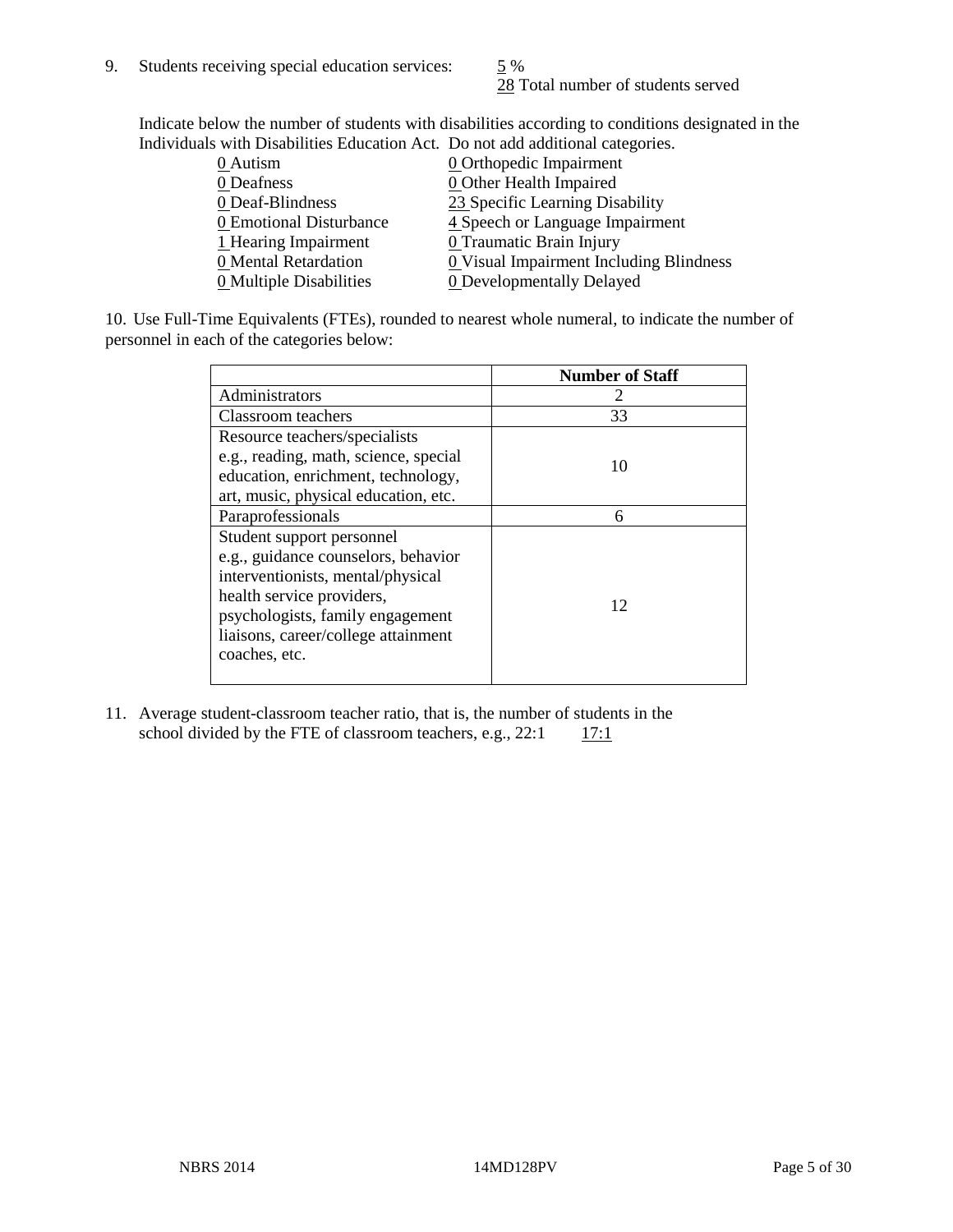12. Show daily student attendance rates. Only high schools need to supply yearly graduation rates.

| <b>Required Information</b> | 2012-2013 | 2011-2012 | 2010-2011 | 2009-2010 | 2008-2009 |
|-----------------------------|-----------|-----------|-----------|-----------|-----------|
| Daily student attendance    | 95%       | 96%       | 77%       | 96%       | 93%       |
| High school graduation rate | 0%        | 0%        | 0%        | 0%        | 0%        |

#### 13. **For schools ending in grade 12 (high schools)**

Show percentages to indicate the post-secondary status of students who graduated in Spring 2013

| <b>Post-Secondary Status</b>                  |    |
|-----------------------------------------------|----|
| Graduating class size                         |    |
| Enrolled in a 4-year college or university    | 0% |
| Enrolled in a community college               | 0% |
| Enrolled in career/technical training program | 0% |
| Found employment                              | 0% |
| Joined the military or other public service   | 0% |
| . Other                                       | 0/ |

14. Indicate whether your school has previously received a National Blue Ribbon Schools award. Yes  $No \underline{X}$ 

If yes, select the year in which your school received the award.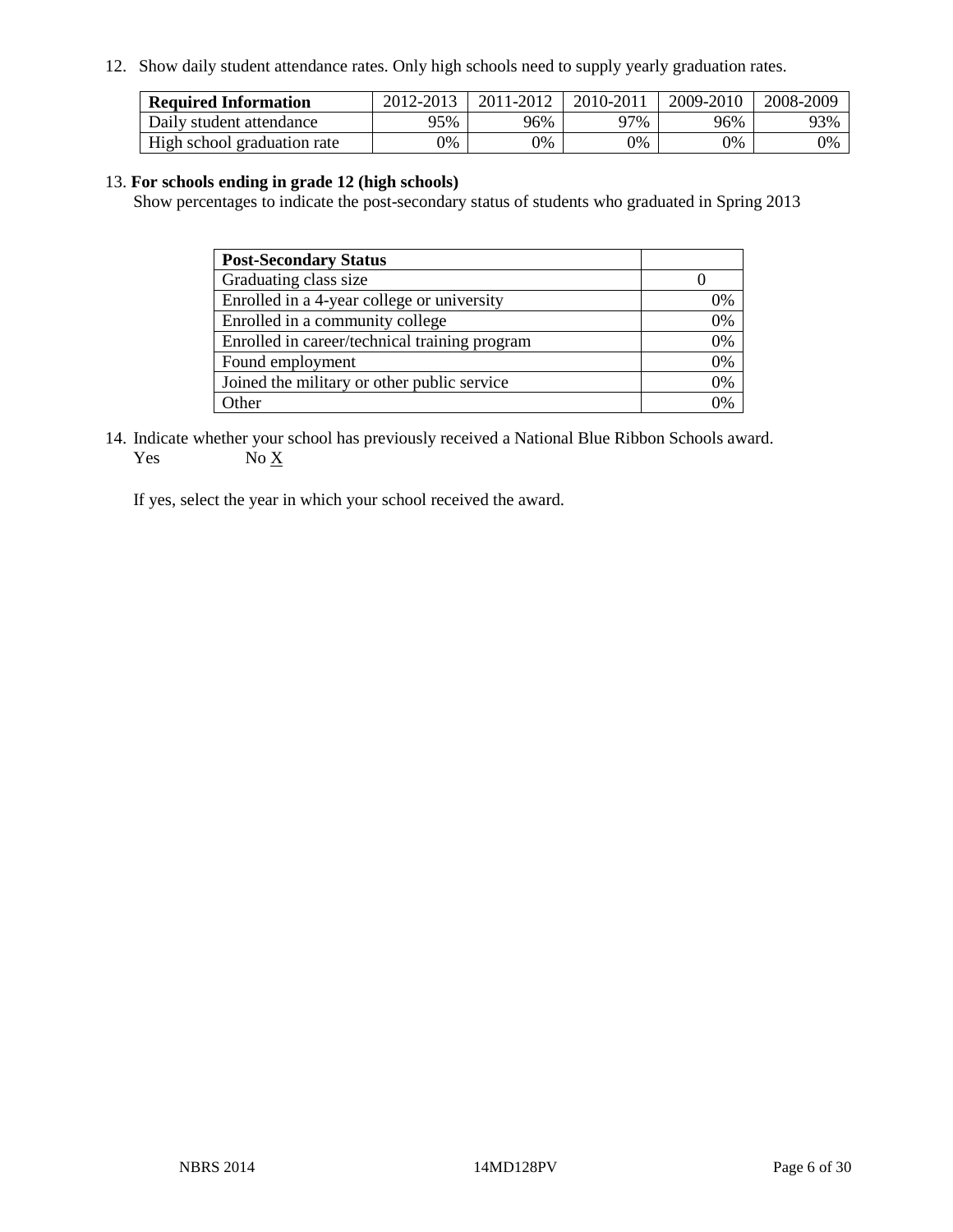# **PART III – SUMMARY**

Located in Towson, Maryland, Immaculate Conception School (ICS) is a parochial school educating children in pre-school through 8th grade. The faculty consists of 43 teachers, the majority of whom hold a master's degree or equivalency. ICS also has 6 instructional assistants for pre-school and Kindergarten. All administrators and faculty are state and/or nationally board certified or are working toward certification to be completed by 2014.

The school's academic vision is best identified by the acronym STREAM.In nature, streams flow from one place to the next and carry with them benefits from each stop along the way.At Immaculate Conception School, STREAM stands for Science, Technology, Religion, Engineering, Arts, and Mathematics.A STREAM education is interdisciplinary, where lessons learned in one subject find application in another.For example, Catholic identity flows into discussions on the practical use of science and engineering.STREAM also fosters appreciation for the mathematical precision and beauty of nature to flow into creative expressions in fine arts.

In 1998, Blessed John Paul II released his papal encyclical entitled Fides et Ratio ("Faith and Reason").In it, he expressed the relationship between human capacities for both faith and reason.Educating the whole child means balancing two types of thinking – convergent and divergent.Divergent thinking requires a creative mind able to reach for abstract ideas, while convergent thoughts need rational grounding in logic.In all cases, a STREAM model promotes discovery and student-centered inquiry in pursuit of Gospel truth that speaks across disciplines.The school's vision therefore is to prepare students intellectually, emotionally, and spiritually for the 21st Century, with skills focused on creativity, leadership, collaboration, and problemsolving.

Central to this is the mission statement which reads, "The mission of ICS is excellence. Each student is a valued child of God who is provided with engaging and innovative teaching in a challenging learning environment. All will excel academically and grow spiritually, socially, and emotionally in preparation for high school and beyond."This mission is supported by a strong Catholic identity present in every aspect of school life – from community service to weekly Mass.Excellence in science and technology is evident with three science labs, SMART Boards in every classroom, and the "Engineering is Elementary" framework.Fine arts develop creativity through award-winning performance ensembles and a growing graphic art program.

The history of ICS began in 1887 with 15 students in a basement room under direction of the School Sisters of Notre Dame.In 1926 the Sisters of Saint Francis took control of the school and secured funding for a three-story building.In 1940, land was purchased for athletic fields, followed by a library and additional classrooms in 1960.Office space and an annex were added in 2002, and in 2010 the gym, cafeteria, auditorium, and classrooms from the former parish high school began to be used. In 2002 the campus became wireless and in 2011 SMART Boards were installed in every classroom, while expansion into the high school continued to gradually include classrooms and office space on the second and third floors.

After 125 years, ICS continues its affiliation with the Sisters of Saint Francis and promotes their spirit of joy, peace, and serving the poor. Every year students prepare Thanksgiving baskets for needy families and collect hundreds of Christmas gifts for local charities. Classes collect items for soldiers, organize clothing drives for the homeless, make food for soup kitchens, and donate school supplies to needy students.

Enrollment is strong and has grown to 561 students (as of October 1, 2013).The population represents a variety of income levels and academic abilities ranging the spectrum, and includes a 15% minority enrollment of African-Americans, Hispanics/Latinos, Asian-Americans/Pacific Islanders, and multi-racial Americans. Approximately 11% of students are non-Catholic, representing Protestant, Hindu, and Jewish faiths. ICS educates students who reside throughout the metropolitan area and as far away as Pennsylvania.

Middle school enrollment had historically declined by 33% in transition from 5th to 6th grade because of competition from local private Catholic high schools with middle school programs. That attrition rate has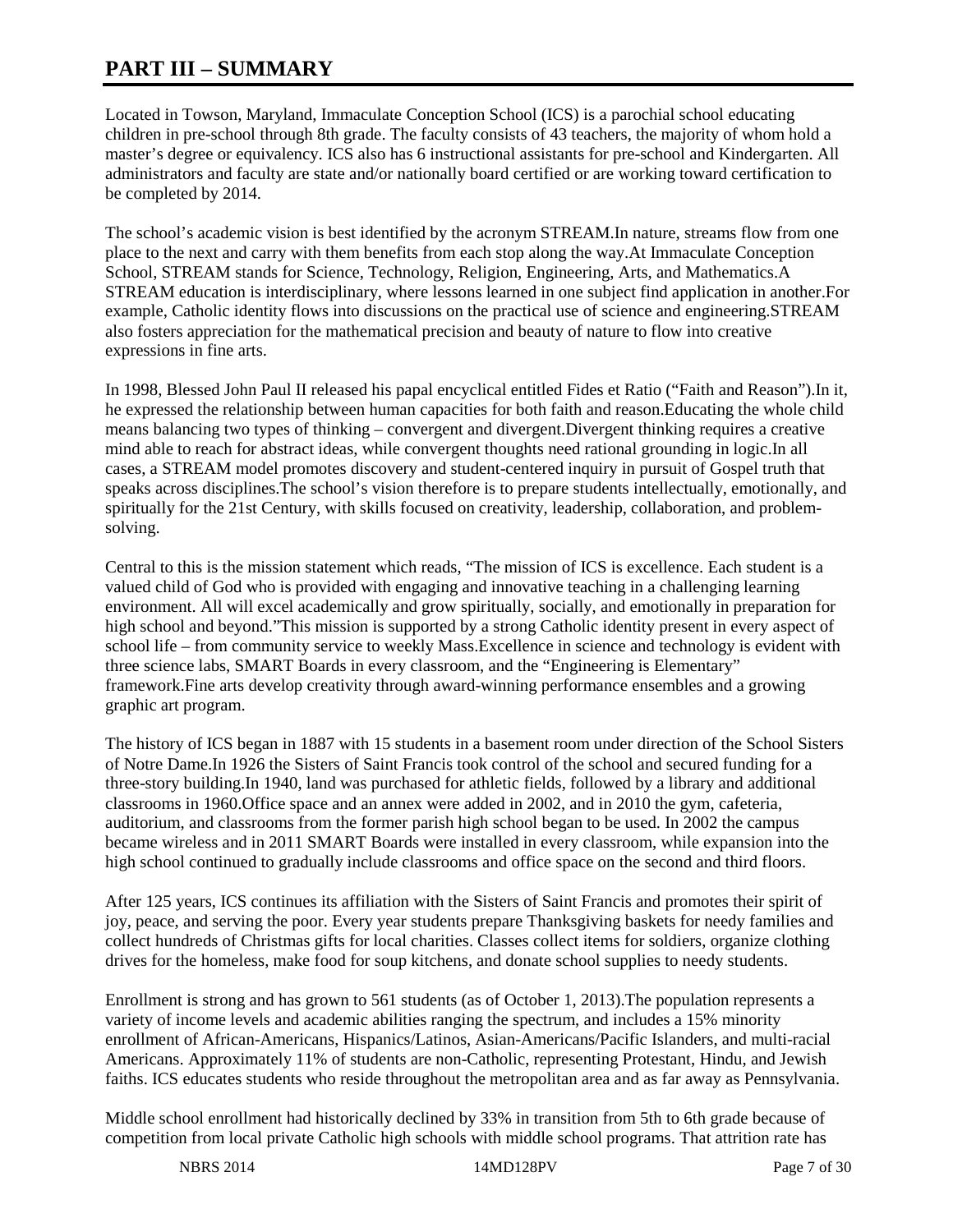now been reduced to 16% (69 fifth graders in 2012-13 versus 58 sixth graders in 2013-14), and with aggressive efforts from the full-time Marketing Director that positive trend should continue. The class of 2013 achieved 100% acceptance into their first or second choice high schools and earned nearly \$100,000 in scholarships. Eight graduates received National President Awards for Academic Excellence and Achievement, and this fall 13 students were inducted into the National Junior Honor Society.ICS graduates go on to the finest local high schools and from there to great success in colleges and adult life.The hallmark of their STREAM education at Immaculate Conception School is the lifelong excellence that flows from having critical minds and compassionate hearts.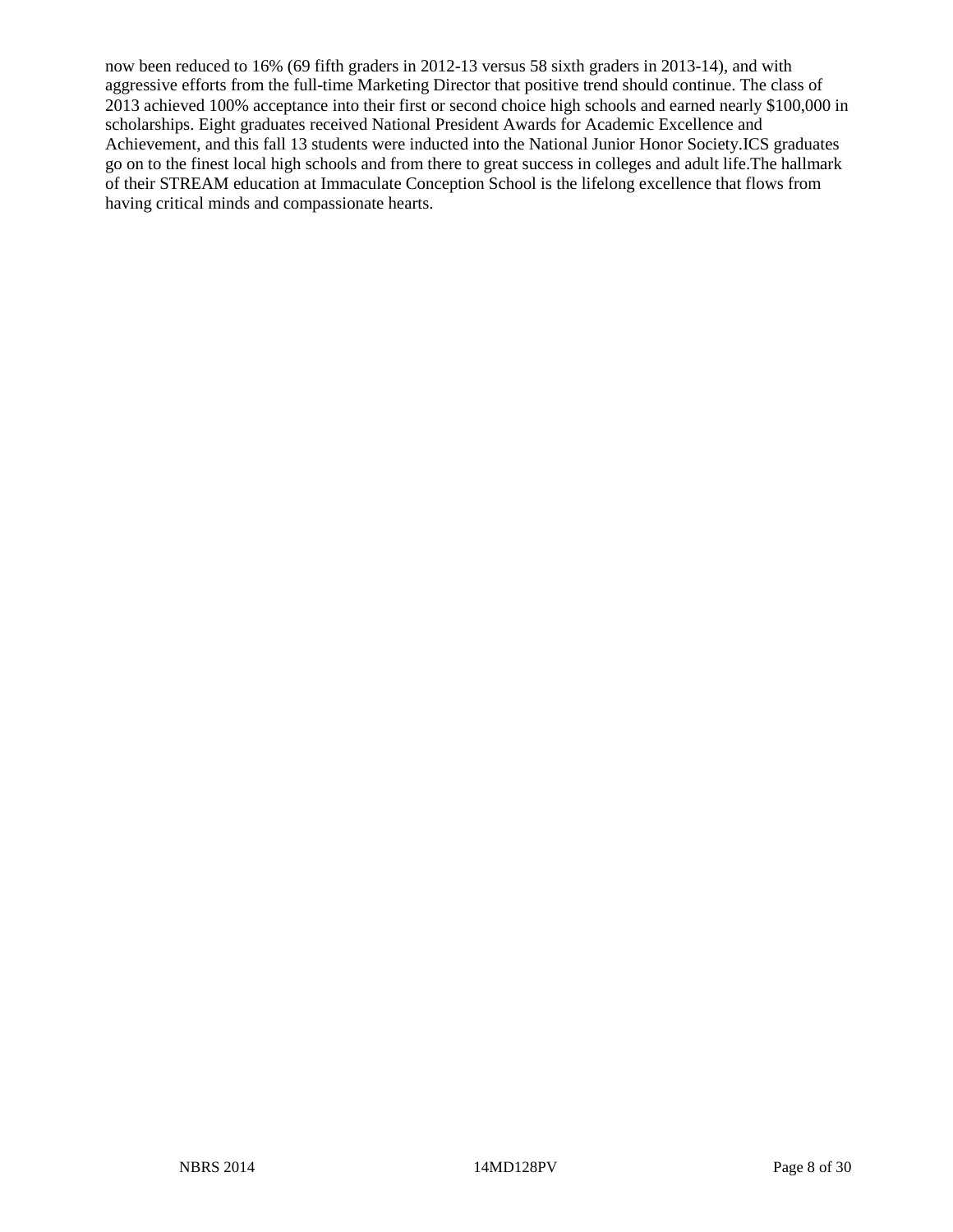### **1. Assessment Results:**

a) Each spring, Immaculate Conception School administers the Stanford Achievement Test, 10th edition (SAT10) to students in grades 3-8 as required by the Archdiocese of Baltimore. The assessment results provide detailed information about student achievement and growth in word study skills, vocabulary, reading comprehension, mathematics problem solving, mathematics procedures, language, spelling, science, social science, listening, and thinking skills. Group and individual student reports break down each academic cluster into subskills for better understanding of group and individual achievement and instructional needs. The Otis-Lennon School Ability Test (OLSAT) is administered in conjunction with the SAT10 to provide a comparison of individual verbal and nonverbal cognitive ability to performance.The expectation at ICS is that, commensurate with ability, all students will demonstrate proficiency by scoring at or above the national and regional averages for their age group.

Since Immaculate Conception is not bound by the Maryland state performance levels for public schools, the Archdiocese of Baltimore sets expectations that the curriculum standards have been appropriately taught and adequately learned.The Department of Catholic Schools routinely reviews the educational outcomes of the school's standardized test scores and classroom grades.ICS ranks among the highest scoring schools in Archdiocese with its SAT10 results.Using the Blue Ribbon qualifying scaled scores, ICS SAT10 math results exceed the cut scores by 17 to 48 points; while reading scores exceed by 1 to 25 points.

b) Analysis of the performance trends in standardized test scores at ICS began in earnest in the 2009-2010 school year.Percentile equivalents then ranged from high 70's to mid-80's, with the exception of third grade, which ranged from the mid-60's to mid-70's. Yet, when compared to Archdiocesan schools with similar demographics during that time, ICS was at or near the bottom in math procedures.Determining factors for this disappointing performance in mathematics became a focus. Internal review identified a need to develop concepts while teaching procedures, focusing on understanding, application, and inquiry rather than memorization.

A data-driven study in 2009 revealed gender discrepancies in math performance.Girls were found to score significantly lower than boys, fewer girls were enrolled in accelerated math classes, and no girls participated in enrichment math offerings. Research to reverse this trend led to the initial adoption of a STEM program, which was later designated formally by the Archdiocese and then expanded in 2012 to become the current STREAM initiative.

Along with the new curricular focus, the Saxon Math Program was instituted in 2010-11. Amid concerns this highly structured program might limit teacher creativity and discourage instruction for deeper understanding, a five-part training session was arranged on-site for all math teachers through University of Maryland, Baltimore County (UMBC). This professional development series sought to identify ways in which the staff might integrate their personal creative approaches within the Saxon framework. This blend of rational, logical, fact-driven subject matter with the creative expression found in other academic areas was one of the first seeds that later blossomed into the interdisciplinary STREAM initiative.

The results of these changes were overwhelmingly positive.Compared to 2009-10 marks, the average ICS student went up 33 scaled score points in math for 2010-11.Impressed by the rapid gains, ICS continued use of the Saxon program and found the following year saw a similar average increase of 23 points.For example, the same students who scored an average of 627 in 3rd grade now averaged 693 in 5th grade.It was clear the changes were having the desired effect on student performance.

Recent reading scores also showed gains post-study, although substantially less than in math. This can be attributed partially to math having been the focus of a strategic objective for that time period.However, while the math teachers met for professional development, the middle school reading teachers, elementary reading specialist, and on-site teacher mentor also met and continued to share strategies for improved reading instruction. Realizing that teaching English and reading as separate subjects, often to different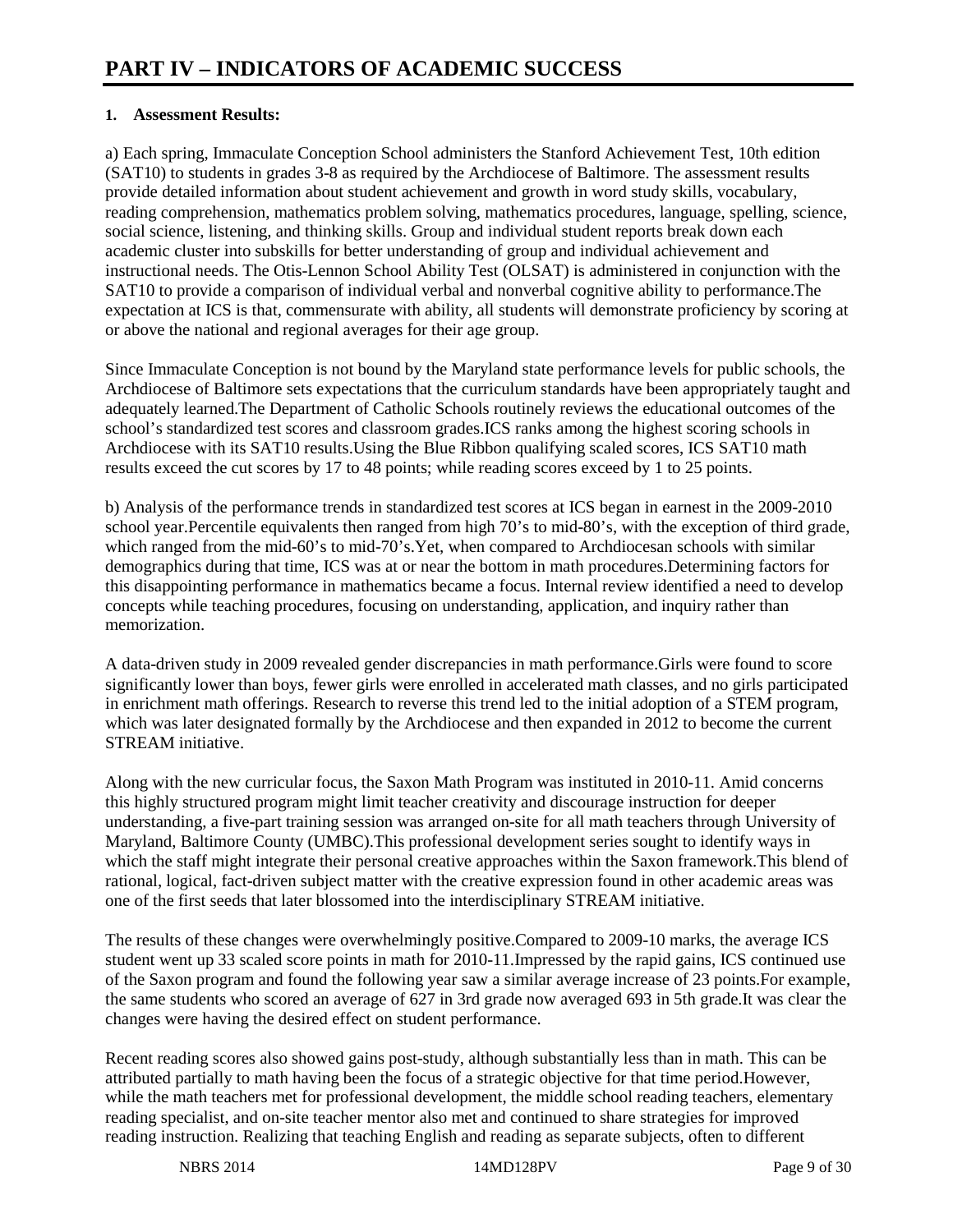students, discouraged the integration necessary for authentic application, this group implemented a reader's workshop type of instruction which encouraged interaction with the text by the use of response journals and an opportunity for authentic application of writing skills.

A modest change in test scores followed, and was validation enough to set language arts performance as a new strategic objective for the school.The Treasures reading series was adopted starting in 2011-12, and then expanded to grades PK-5 over three years.Middle school staff engaged in curriculum revision and professional development for Reading Across the Curriculum.Both were done with a focus on the SAT10 subskills the administration targeted for growth.An average scaled score increase of 15 points from 2011-12 to 2012-13 provided the encouragement to continue this approach and to add a reading resource teacher for grades 5-8.This teacher now works collaboratively in a co-taught classroom to identify students in need of additional reading support.

# **2. Using Assessment Results:**

An analysis of the SAT10 results is presented annually to the faculty in the form of percentile rank for comparison and scaled scores for growth, along with the cognitive expectations to compare achievement with performance. Each grade level team, supplied with a detailed accounting of both present and incoming students, uses this data for self-reflection, identification of strengths and needs, and for placement purposes. Administration uses this data to assess strengths and weaknesses in curriculum implementation, adjust staff assignments, and identify professional development needs. Results are revisited again in the fall with gradelevel teams for more specific planning for individualized needs in assigned classes.

In addition to the SAT10, data is analyzed and used from other standardized tests.Brigance Kindergarten Screening is used for failure prevention and placement into Kindergarten. The Metropolitan Reading Readiness Test, given at the end of Kindergarten, identifies students in need of a modified first grade program with the reading specialist. The High School Placement Test is used to identify patterns of deficit in middle school for the purpose of making necessary adjustments. The Assessment of Catechesis and Religious Education (ACRE) exam provides data on successful implementation of the religion curriculum.

A major schedule reorganization taking place over three years allowed for the previously segmented teaching of reading and English to be integrated in grades 5-8. The integrated language arts team meets weekly with the teacher mentor to identify needs, share successes, and research best practices. A significant accomplishment has been the incorporation of more nonfiction reading, often paralleling the novels being read.In this way, the strategies needed to read challenging material independently are taught and practiced.

Assessment results also indicated less than desirable growth in vocabulary skills. To address this, teachers are now placing emphasis on modeling how to derive vocabulary meaning based on context clues during reading instruction to enhance their vocabulary programs.Additionally, teachers in grades 4-8 now integrate classical Greek and Latin roots into their vocabulary program as a basis for understanding new words encountered in all subjects.

The school uses diverse communication methods to keep parents apprised of the daily progress of their children.PowerSchool, a password-protected, online grading program, provides instant access to a student's grades as well as a hard copy progress report.Every teacher maintains an online presence through the eChalk website; and the administration produces weekly electronic newsletters that include school updates, student achievements, and resources.ICS offers the opportunity for parent-teacher conferences through the year as requested. In addition, all SAT10 results are posted on the school website, SAT10 explanation sheets for parents/guardians and students are included with the final progress report, and the school makes available publications explaining how to interpret the results.Parents/guardians are encouraged to meet with faculty and/or administrators at any time to discuss questions or concerns.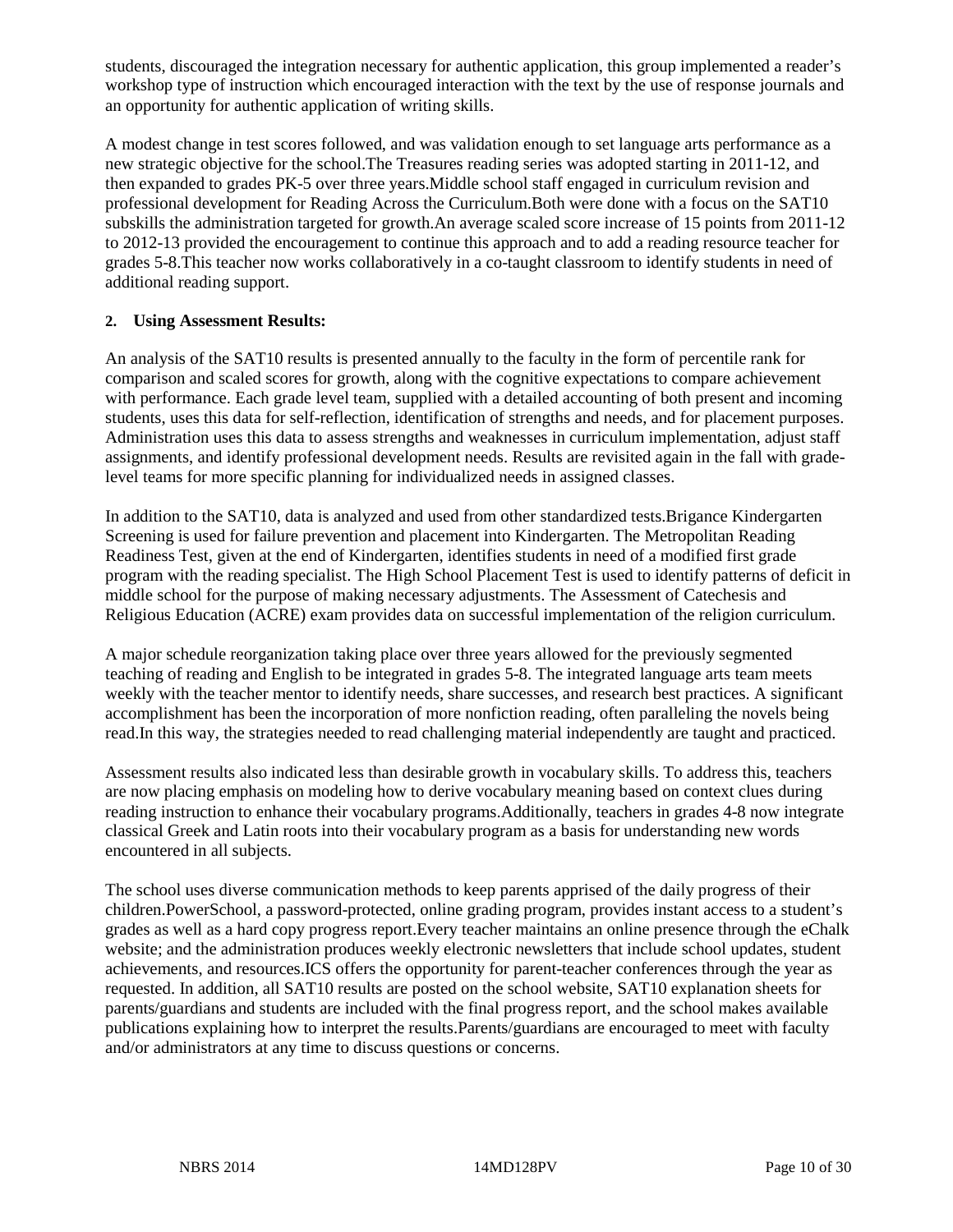#### **3. Sharing Lessons Learned:**

As evidenced by increased scaled scores and percentile rankings in math and thinking skills, the ICS STREAM program has played an integral part in increasing the effectiveness of the school's instructional practices.To share the benefits of this program, ICS serves on a committee comprised of seven Archdiocese of Baltimore STEM schools.During committee meetings, ICS administrators have explained how they have analyzed test data to determine instructional needs, presented professional development strategies, shared resources on how distance learning can expand and enhance math curriculum, and coached members on using the Engineering is Elementary® curriculum from the Museum of Science in Boston.This committee hosts routine meetings and maintains a blog to share, investigate, and develop STREAM opportunities including a Naval Academy-sponsored program entitled SeaPerch.

Additionally, ICS hosted a STEM Conference during the 2012-13 school year, keynoted by internationallyrenowned scholar Ian Jukes.ICS and the other STEM schools from the Archdiocese spent the day on campus alongside all Archdiocesan principals and assistant principals.Mr. Jukes presented on 21st Century skills in today's student population and identified instructional practices integral to STEM (STREAM) including discovery, authentic assessment, and cross-curricular methods.Reaching out to the community, ICS participated in the Baltimore Museum of Industry engineering challenges for students including the Safe Racer and Future City challenges.The assistant principal recently enrolled in the Principal Leadership Institute for Advanced Studies (PLIAS), sponsored by the Archdiocese of Baltimore in conjunction with three area universities, during which participants engage in coursework designed to build their capacity in key areas of Catholic school management.The principal previously completed the same program.

Finally, teacher leaders have been identified at ICS who incorporate STREAM strategies across the curriculum and they have been encouraged to attend professional association conferences such as those for the National Council for Teachers of Mathematics (NCTM) and the National Science Teachers' Association (NSTA).These teacher leaders have returned from these networking opportunities with lessons and ideas to share with the rest of the staff.The ICS administration has begun exploring an incentive program to encourage internal collaboration to spread the benefit of these professional experiences to all classrooms.

# **4. Engaging Families and Community:**

ICS has actively reached out and established partnerships with local universities and businesses to support both instruction and extra-curricular activities.For example, graduate engineering students from Johns Hopkins University have coordinated with 8th grade students on a research paper on alternative energy sources and meet weekly with the middle school Future City club to plan, design, and build models of sustainable cities that might exist 150 years from now.Engineers from local firms have made classroom presentations on the real-world applications of math and science, and cooperate with the Safe Racer engineering challenge for 5th grade.

The assistant principal has pursued and facilitated an expanded partnership with Towson University art education majors who conduct their pre-service field placement at ICS with students in grades K-2 and middle school.Culminating in a gallery showing for the entire community, the interns work with students to implement art lessons and projects that support the curriculum including graphic novels, book covers, and tessellation designs.A professor from Loyola University worked with the faculty to develop a new, shared school mission and belief statement in order to better promote a community commitment to meet the changing needs of students.Lastly, the principal has facilitated a partnership with the University of Maryland St. Joseph's Medical Center to provide STREAM presentations in the classroom, whilst also centering ICS community service in a way to benefit the patients and staff of St. Joseph's.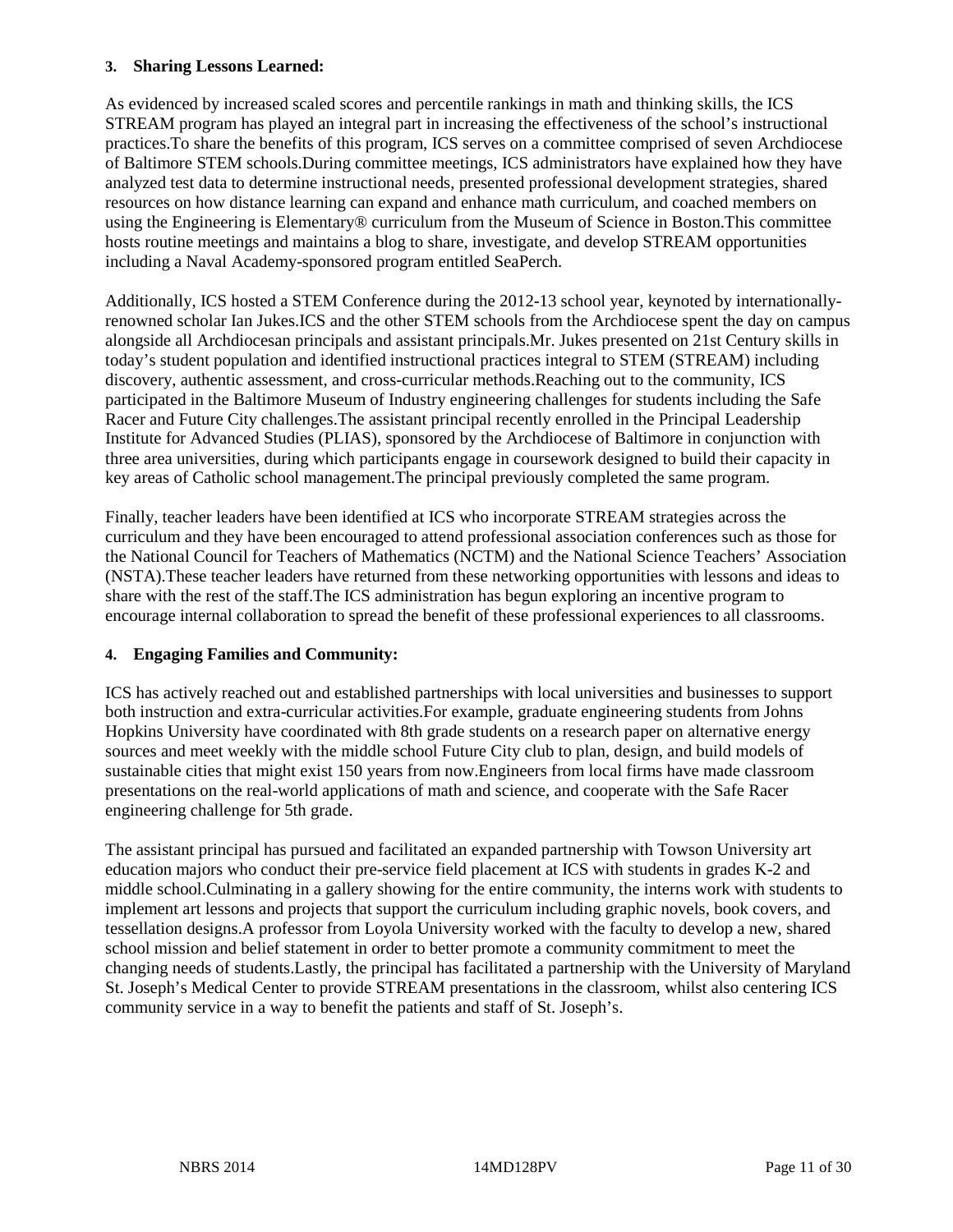The administration supports a weekly electronic newsletter from the parent association which recruits volunteers to read to students in the library, assist in the computer lab, and create learning resources developed by the teachers. Additionally, this newsletter keeps the parents informed of the association's various social events that promote community spirit and fund raising efforts used to purchase additional school resources.Due to these efforts, ICS has registered well over 200 parent volunteers in the last 2 years.

Annually ICS hosts various Back to School nights during which teachers engage parents/guardians in the learning process with an overview of the curriculum and extra-curricular offerings.The 8th grade faculty also highlights the high school application process.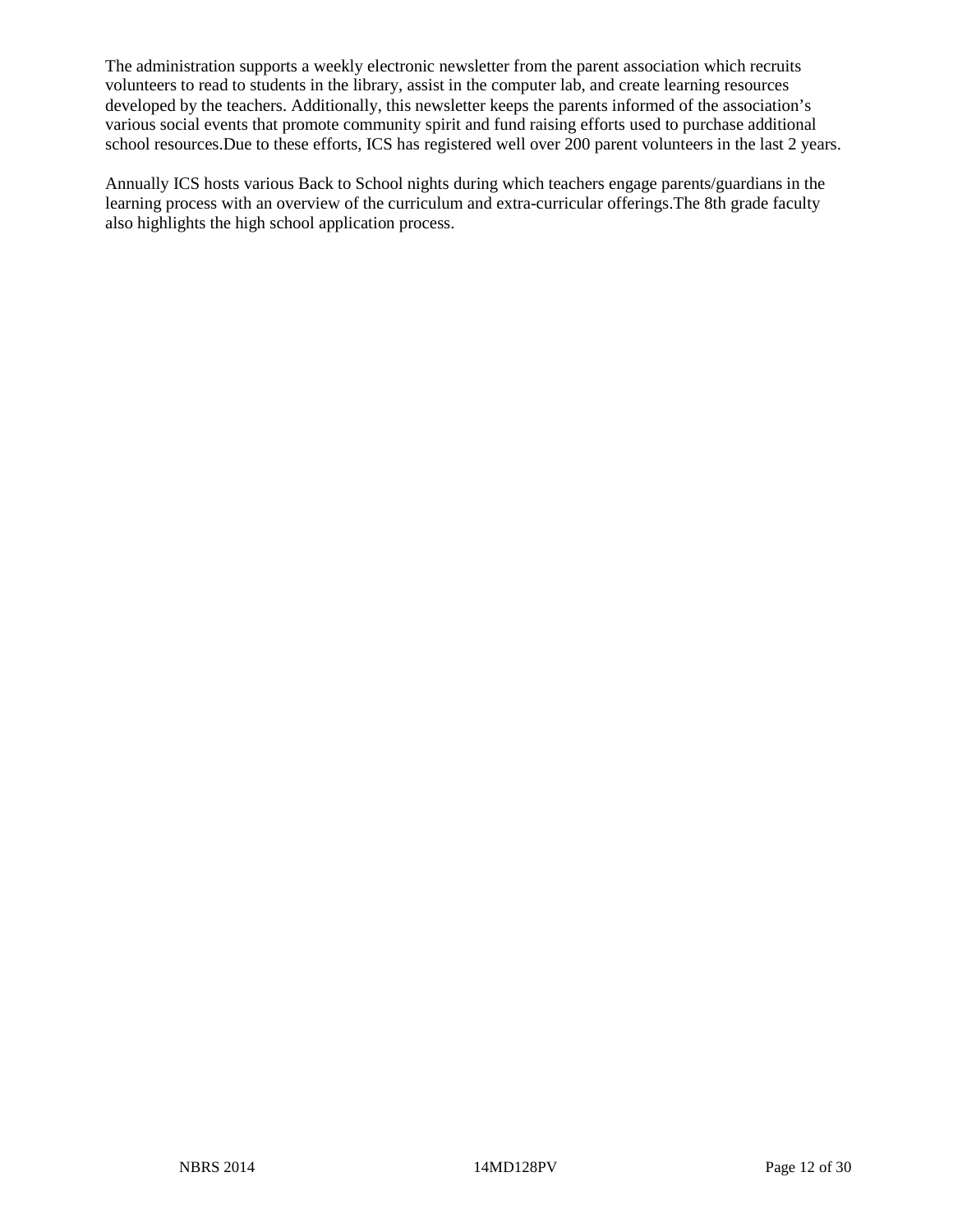# **1. Curriculum:**

Instruction at Immaculate Conception School is based on the curriculum provided by the Archdiocese of Baltimore. The core curricula of math, language arts, science, and social studies are enhanced by studies in Spanish, technology, fine arts, physical education, and religion.The schedule at ICS features a four-day rotation of days A through D, with class frequency noted per cycle rather than per week.

The math curriculum focuses on examination of numbers and operations, algebra, geometry, measurement, data analysis and probability, reasoning and proof, and problem solving.

Language arts students apply comprehension strategies to a variety of texts, target diverse audiences and purposes using the writing process, and integrate language arts skills across the curriculum.

Through inquiry, investigation, and hands-on experiments, five different science instructors teach students in grades K-8 concepts relating to life science, earth science, and physical science.Topics include: life cycles, ecosystems, Earth's structure, matter and energy, force and motion, and engineering.

Social studies topics include: culture and diversity, time, continuity and change, individual development and identity, governance, global connections, and citizenship.

Immaculate Conception School is in compliance with the program's foreign language requirements.Spanish instruction is one day per cycle for grades Pre-K to 5. It is taught two days per cycle in middle school. Two full-time Spanish teachers are native speakers who instruct students in language and pronunciation, plus appreciation of Hispanic cultures. Projects and activities include: an authentic Spanish luncheon, family photo albums, oral skits, and presentations. Students in 8th grade who have shown proficiency with the language have the opportunity to take an Advanced Spanish course and to sit for the National Spanish Exam.Many graduates are placed into advanced high school courses, supporting the goal of college and career readiness in a pluralistic society.The administration is exploring the possibility of adding French to the foreign language curriculum for grades 5-8 next year.

All students are instructed in the computer lab weekly to develop the following skills and understandings:technology ethics and terminology, keyboarding, basic applications, multi-media presentation, video communications, web page design, internet research, and network structure. Students in grades PK-5 supplement their technology course with weekly library skills taught by the media specialist.Two state-of-the-art laptop carts and SMART Boards in every classroom are used to integrate technology and prepare for college and career readiness.An iPad pilot program has begun in 8th grade math to explore future possibilities with Apple technologies.

Physical education aims to promote lifetime fitness by developing self-esteem and healthy competition. ICS encourages social skills, self-discipline, sportsmanship, and leadership among student athletes while learning basic rules and strategies.Students identify personal fitness goals and seek to achieve them through weekly exercise and participation in organized athletic activity.

Visual art provides a foundation in art history, production, criticism, and graphic design. Middle School students build up college and career readiness by creating portfolios containing work for the entire year. Students participate in year-end portfolio reviews where they examine work from the past year and identify their progress and areas of growth. By supplementing Archdiocesan curriculum standards with interactive classroom environments in all grades, the instruction establishes a strong foundation of the elements of art and the principles of design. This groundwork enables creative expression for students such as involvement in a national logo design contest and participation in a fine arts night.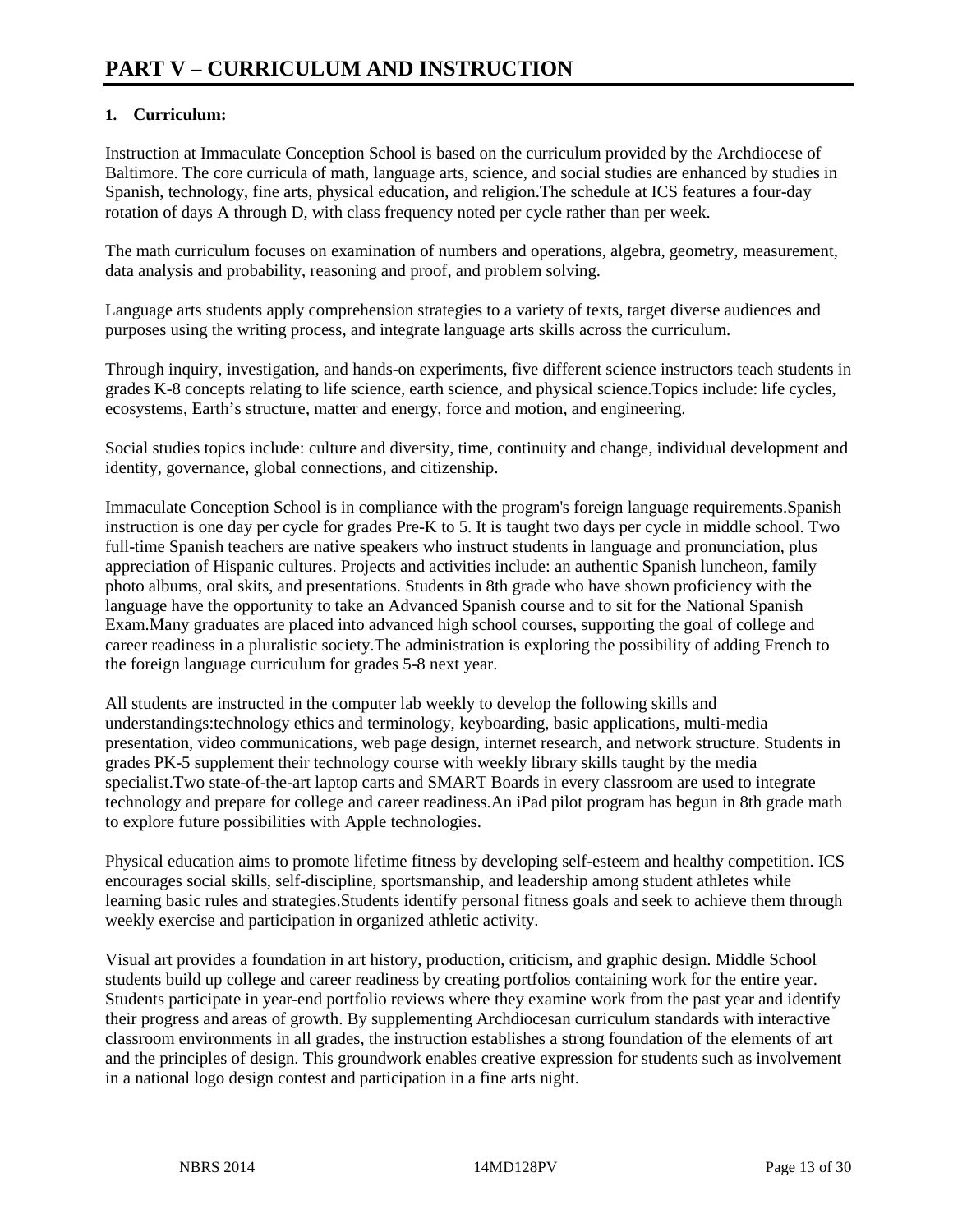The performing arts engage students in singing, instrumentation, reading, notating, and evaluating music.Music history and the connections between music and the Catholic faith are also incorporated. ICS offers two school choirs and an award-winning school band, as well as a dance company, an annual musical, and dramatic productions.

As a Catholic school, students at ICS also take a Religion course each year.The curriculum encourages Christian discipleship and provides a sound foundation of Scripture, Catholic Social Teachings, tradition and values, Church doctrine, and the lives of Saints through the use of the Call to Faith textbook series. This helps students to follow Christ and spread the love and truth of the Gospel.Service projects, as well as opportunities to be altar servers and lectors at mass, all encourage students to put that faith into action.

# **2. Reading/English:**

For reading instruction, grades PK-5 use McGraw-Hill's Treasures integrated language arts program.The program was chosen because it met identified needs, specifically that a disproportionate number of first graders needed support for phonemic and print awareness. The Pre-K and Kindergarten component integrates foundational skills into a variety of readiness activities. For grades 1-5, Treasures incorporates the 6+1 writing traits, more expository reading, leveled readers for small groups, essential questions which support Understanding by Design principles, and fresh-read assessments. The program also addresses the goal of teaching students to internalize the strategies of good readers through the instructional scaffold: modeling, practice, and individualized release. Finally, Treasures features SMART Board compatibility for interactive instruction and components for online practice at home.

Students performing below grade level in grades K-4 receive support from a reading specialist who provides remediation and also serves as a resource for teachers.Whenever funding is made available from Baltimore County Publish Schools, eligible students in Pre-K through grade 4 meet twice weekly with a Title I tutor.Struggling readers in grades 5-8 are identified by their SAT10 scores and are invited to receive support from a reading resource teacher through the collaborative, team-teaching model.

To challenge students reading above grade level, ICS implemented the Accelerated Reader program for grades 1-8 which uses the Zone of Proximal Development to set independent reading goals and allow for student choice, extending reading opportunities and encouraging more nonfiction reading. Additionally, all students in grades 4-8 participate in the Junior Great Books program which encourages inquiry-based discussion and close reading for textual support. Instructional materials include a literature anthology, informational articles, functional reading, and novels. To provide students with appropriately leveled instruction and practice, above-level readers use the text from the subsequent grade as well as more advanced novels. Student choice is encouraged through use of Literature Circles and Readers' Workshop, and blogging provides students with the opportunity for teacher and peer response.

Extended instructional periods allow teachers to achieve an integrated approach to literacy.Reading serves as a springboard for writing, taught through the newly added Zaner-Bloser program; grammar instruction is imbedded into authentic revising and editing; vocabulary instruction emphasizes context clues and incorporates Greek/Latin roots; and content area boundaries are dissolved as teachers reinforce reading strategies in all disciplines while language arts teachers assist with additional content reading and research.

# **3. Mathematics:**

In 2010, ICS adopted the Saxon Math program, chosen because of its distributed approach where foundational concepts are presented systematically in smaller segments throughout each course. All assessments are cumulative, holding students accountable for previously introduced concepts throughout the year.Math teachers draw upon an extensive in-service experience in order to supplement the Saxon course of study with an emphasis on understanding, as all teachers strive to prepare their students to answer the question why, as opposed to simply how-to. This philosophy is in line with the interdisciplinary STREAM approach to education.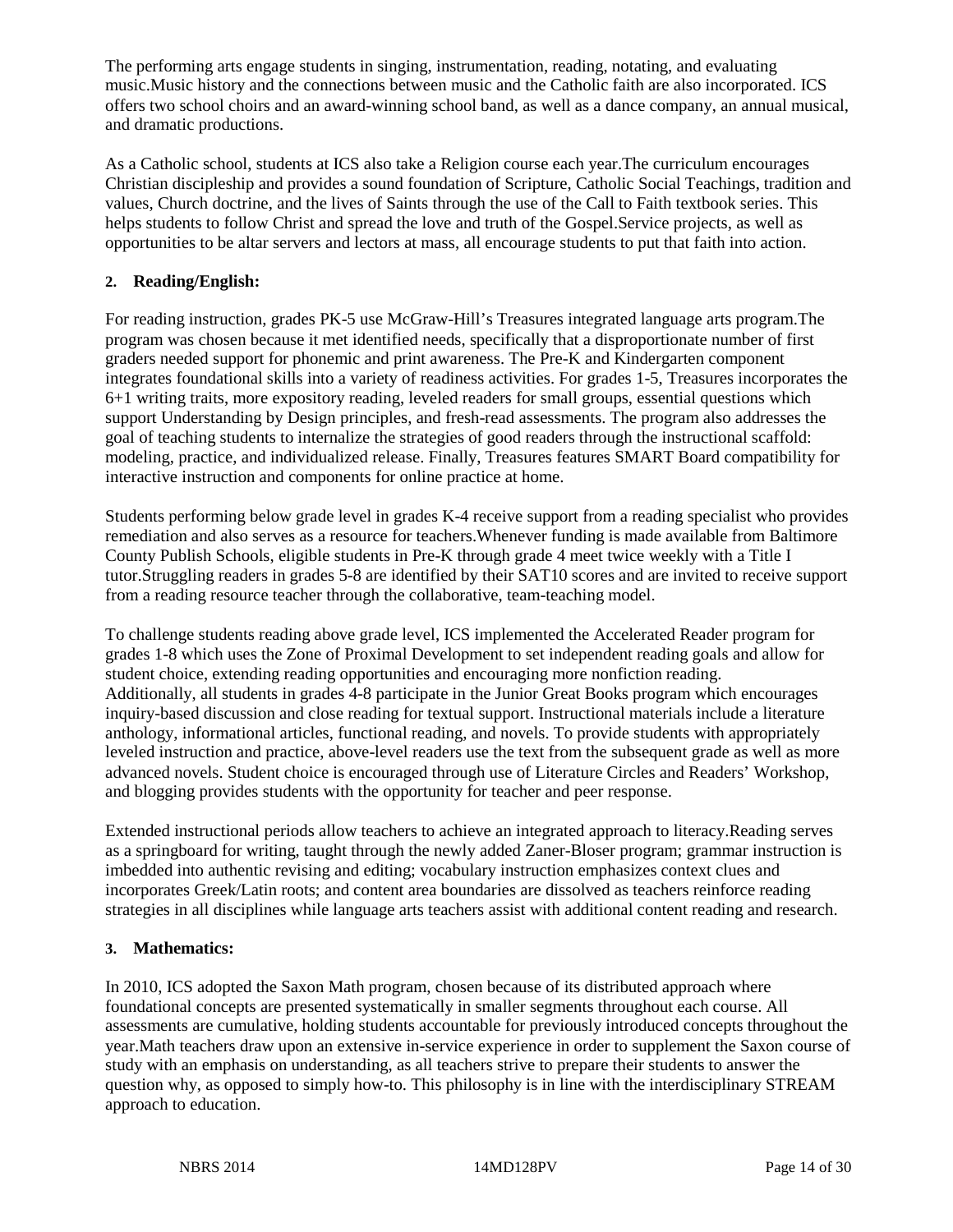Math instruction is supplemented by real-world application projects.For example, students conduct open and closed-end surveys and translate data into bar graphs and pie charts.Others calculate caloric intake and energy expended through exercise.A Math Madness project prompts students to analyze teams in each of the four regions of the college basketball tournament to determine who, on paper, has the best chance of winning.Open-ended questions prompt students to consider factors other than statistics that may influence the outcome of the tournament.

Previous to implementing Saxon, math students in grades 5-8 were grouped into three homogeneous sections.An action research project revealed that the below-level students had no peer role models and student expectations had been reduced.Subsequently, the grouping model was adjusted to include one accelerated group and two heterogeneous groups with support for struggling students woven into the instruction through small group remediation and tutoring.The math coordinator also worked directly with the teachers and modeled lessons on differentiated instructional methods.

Grouping and enrichment are used for accelerated learning opportunities as well as differentiated instruction.In grades 3-5, a resource teacher co-teaches once per week for remediation with low-performing students.For 5th – 8th grades, students are grouped for math and provided instruction as much as one to two years above grade level. Along with the challenging instruction, students in grades 6-8 who demonstrate strength in math participate in an additional weekly enrichment program with a math specialist.Exceptionally advanced eighth grade students can place into a high-school level Geometry course taught on-site.

### **4. Additional Curriculum Area:**

The Archdiocesan curriculum for Religion, in support of the school's mission and Catholic identity, has integrated faith and Church teachings across all disciplines.Beginning in Pre-K, instruction focuses on a growing awareness of each student as a baptized child of God.The program in Kindergarten through 1st Grade helps each child to discover God's love while exploring relationship-building attitudes such as kindness, helpfulness, and trust.Special religious holidays and seasons are also highlighted such as Advent, Christmas, Lent, Easter, and All Saints Day.Learning the primary prayers of the Roman Catholic faith are also an essential part of each day.

Second grade religion is when students prepare and receive two sacraments, First Reconciliation and First Holy Communion.Both sacraments are a sign of grace from God and are prepared through a curricular introduction to the Holy Family, the Blessed Trinity, and many of the Church's holy saints.Students identify the two main parts of Mass, the Liturgy of the Word and the Liturgy of the Eucharist, and they learn to follow in Mass as the assembly gathers together to worship and pray with one another and become one as the congregation celebrates the Body and Blood of Jesus Christ.

Grades 3-5 focus on Church history, vocational awareness, and the Catholic responsibility of stewardship for God's creation.ICS also incorporates the Archdiocesan family life program into the curriculum, which provides age-appropriate instruction in the emotional, sexual, and relational changes and responsibilities young people experience.Fifth grade students take the ACRE standardized test of faith knowledge sponsored by the National Catholic Educational Association (NCEA) which is used to assess progress throughout the Archdiocese of Baltimore.

Middle school students in grades 6-8 expand their prayer repertoire with study of the rosary and begin a scriptural study of the Gospels.The teachings of Christ are applied throughout the year with a variety of service projects carried out in conjunction with the parish.The curriculum is capped in 8th Grade with the second sequence of the ACRE test and preparation for the sacrament of Confirmation.Frequent opportunities are provided for students to engage in parish life and community service.ICS graduates are fully prepared and empowered to become faithful parishioners and moral citizens in the tradition of the Catholic Church.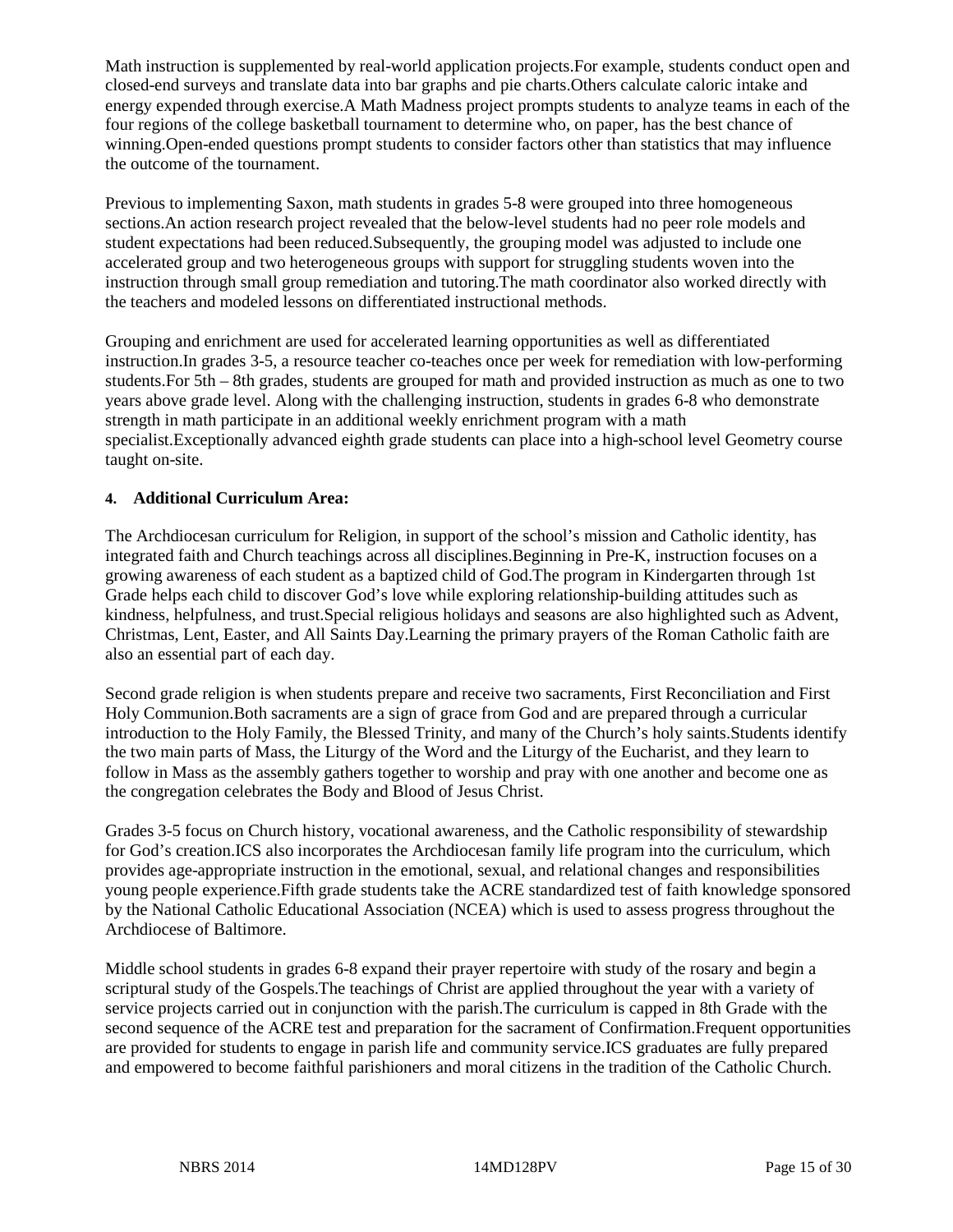#### **5. Instructional Methods:**

ICS uses the Wiggins & McTighe Understanding by Design (UbD) framework for lesson planning and instruction.Along with an ongoing book study, teachers attended small group sessions lead by ICS faculty members who have participated in UbD training to support incremental implementation of the framework.UbD promotes backward design, prompting teachers to identify standards to be addressed, enduring knowledge students should gain, and essential questions to focus learning.

Teachers use feedback from observations and learning style inventories to plan instruction.This includes discovery through experimentation, peer presentations, audio/visual instruction through SMART Boards, manipulatives, video-conferencing, and cross curricular instruction involving the arts.For example, a student conducted a video-conference with a doctor at Johns Hopkins University while investigating prosthetic limbs – all for a research essay in English class.Additionally, teachers use application projects, technological presentations, plays, oral and panel reports, real-world problem-solving, and research.Math students use VoiceThread technology to solve complex algebraic equations while orally explaining their thought process to the teacher.

Student support is provided through small group and remediated instruction with the assistance of both the on-site teacher mentor and faculty specialists.Additionally, teachers will suggest educational evaluations based on observed student needs and they implement as resources allow the recommendations from these outside educational professionals.

Accelerated courses are offered to high-achieving students.Advanced math and language arts are offered for grades 4-8, and advanced Spanish is offered in 8th grade.Students are identified for accelerated instruction using standardized test results, teacher observation, and classroom achievement.

Technology is integrated fully into the ICS classroom.Teachers use SMART Boards for all components of their lessons, and laptop carts are available for student use with research projects and writing opportunities.Document cameras display instructional materials, while flash cameras record videos of presentations, panel discussion and debates.Other technological resources include the Discovery Education online streaming service, projection cameras in every classroom, adaptive software for remediated support, and VoiceThread accounts which a teacher will use to record instruction so that the learning process can continue in his/her absence.

Supplemental enrichment activities in all content areas are available through clubs to all students.Opportunities include a Math Olympiad, a science club, Future City engineering club, a Safe Racers challenge, Books and Bagels, yearbook, literary magazine, Spanish Club, academic competitions, spelling bee, essay competitions, summer STREAM and math camps.

# **6. Professional Development:**

For professional development, ICS utilizes a multi-faceted approach coupled with administrative support, allowing teachers to build capacity while developing new methods with feedback as opposed to a one-time training session with little reinforcement. For example, to address identified weaknesses in math procedures in 2010-11, the administration secured assistance from the director of the Masters in Arts in Education program at UMBC.The professor reviewed the results, held panel discussions with teachers, and developed a custom five-part training program requiring teachers to implement strategies taught during the sessions.This training, in combination with the new Saxon program, resulted in exceptional student performance gains.

Currently, ICS's focus is reading and language arts instruction, identified by an in-depth analysis of SAT10 scores that revealed lagging growth in comprehension at all levels (particularly among students of color) and little to no growth for gifted students.To build instructional capacity and promote improvement in reading achievement, while simultaneously addressing the need to challenge all students, small group monthly sessions are tailored to the needs of various subject areas and grade levels.In middle school language arts classes, the on-site mentor partners with the teacher and models scaffolded instruction leading to greater student internalization of comprehension strategies.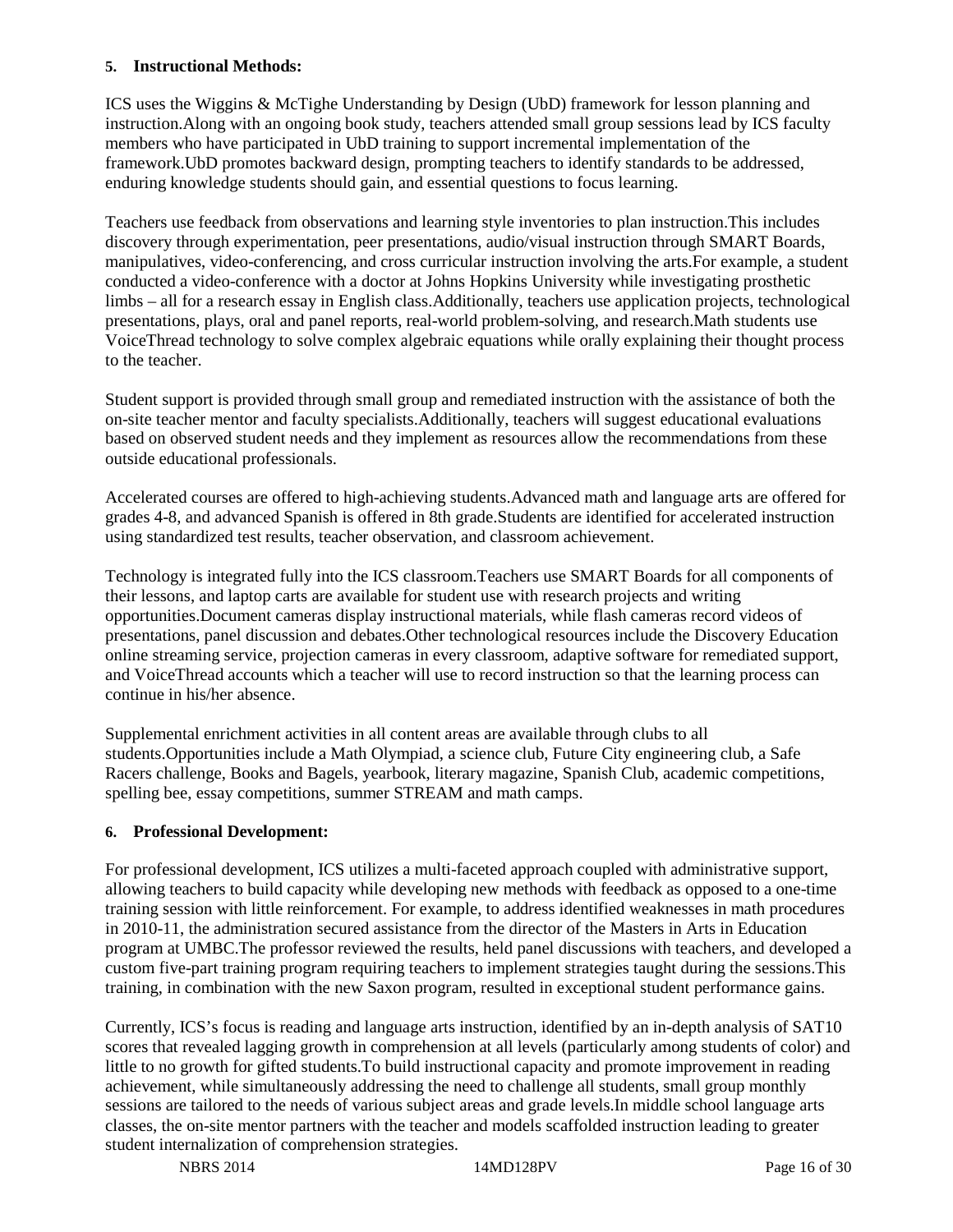Additional methods of development include team planning time built into the school day; teacher-modeled instructional methods at faculty meetings; and routine observations by administration in all classrooms with feedback and suggestions for improvement.To date, administrators have observed increased teacher modeling, higher levels of student engagement, and assessments incorporating application of skills.These improved instructional practices are further documented in portfolios required from each teacher annually, which include sample lessons and assessments as well as professional self-reflection.

On a broader scale, the Archdiocese requires all schools to map their curriculum through Atlas Curriculum Mapping and provides ongoing training both at the school and district levels.The mapping process requires teachers to link all instruction and assessments to Archdiocesan standards and Course of Study, while enabling faculty and administrators to generate reports on curriculum alignment, gaps and redundancies, differentiated instruction and assessment methods, and needed adjustments.

### **7. School Leadership**

ICS is under the authority of the Archdiocese of Baltimore which delegates responsibility to the parish pastor to oversee administration of the school, and a school board serves him in an advisory capacity. Additionally, the Archdiocesan Department of Catholic Schools sets curriculum standards, human resource policies, strategic planning guidelines, teacher certification policies, and standardized testing requirements.

The principal works in conjunction with the pastor, superintendent of schools, school board, assistant principal, and Home School Association to oversee all aspects of school operation including but not limited to instruction, achievement, spirituality, finance, enrollment, and facilities. As a readily accessible school leader, the principal is able to address and balance concerns of parents, teachers, and students with an understanding of how specific policies are necessary for student safety and achievement.

The principal of ICS has built a solid, competent leadership team comprised of an assistant principal, on-site teacher mentor, guidance counselor, marketing director, and various faculty leaders.These individuals work collaboratively to oversee grade-level teams, the STREAM program, curriculum mapping, accommodations for students with special needs, and standardized testing.The assistant principal works directly with the faculty to analyze school needs, implement programs, evaluate teaching of standards, and extend instruction. All leadership team members combine their strengths to communicate and collaborate with the entire learning community. An electronic weekly communiqué insures transparency of policy decisions, curriculum developments, resources, and school events for all community stakeholders.Connect Five, an immediate response system, is used to immediately communicate urgent messages to the entire school community via e-mail and phone messages.

ICS leadership recognizes the direct relationship between student achievement and quality of instruction, and therefore considers attracting and retaining highly qualified teachers a priority. Faced with the inability to offer competitive remuneration, equally important intangibles are offered. Teachers are encouraged to step into leadership roles, and are recognized for their achievements and contributions. Opportunities are provided to collaborate within and across grade levels, observe colleagues, and participate in ongoing professional development (both on and off-campus).Additionally, with support from the parish finance committee, funding to teachers for continuing education has increased by approximately 400 percent since 2010. By encouraging a culture that values and respects the knowledge, abilities, risks, and achievements of its staff members, ICS has assembled a talented and dedicated group of teachers and support staff responsible for the demonstrated gains in student achievement.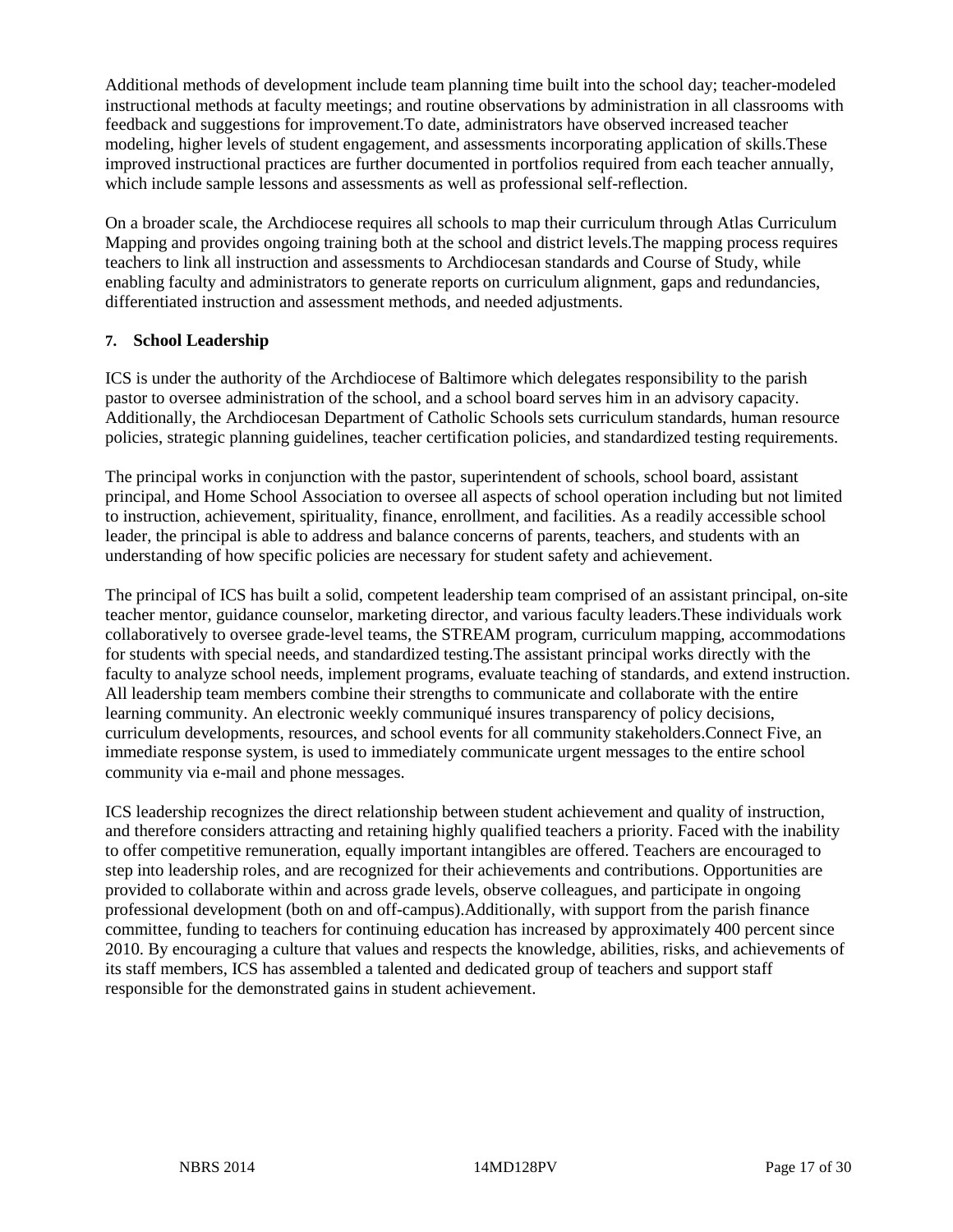# **PART VI - NON-PUBLIC SCHOOL INFORMATION**

*The purpose of this addendum is to obtain additional information from non-public schools as noted below.* 

1. Non-public school association(s): Catholic

Identify the religious or independent associations, if any, to which the school belongs. Select the primary association first.

- 2. Does the school have nonprofit, tax-exempt  $(501(c)(3))$  status? Yes  $\underline{X}$  No
- 3. What are the 2013-2014 tuition rates, by grade? (Do not include room, board, or fees.)

| Grade          | <b>Amount</b> |
|----------------|---------------|
| $\bf K$        | \$6920        |
| $\mathbf{1}$   | \$6920        |
| $\overline{2}$ | \$6920        |
| 3              | \$6920        |
| $\overline{4}$ | \$6920        |
| $\overline{5}$ | \$6920        |
| 6              | \$6920        |
| $\overline{7}$ | \$6920        |
| 8              | \$6920        |
| 9              | \$0           |
| 10             | \$0           |
| 11             | \$0           |
| 12             | \$0           |

#### **2013-2014 Tuition**

| 4. | What is the educational cost per student?<br>(School budget divided by enrollment)                     |       |
|----|--------------------------------------------------------------------------------------------------------|-------|
| 5. | What is the average financial aid per student?                                                         | \$245 |
| 6. | What percentage of the annual budget is devoted to<br>scholarship assistance and/or tuition reduction? | 4%    |
|    | What percentage of the student body receives<br>scholarship assistance, including tuition reduction?   | 9%    |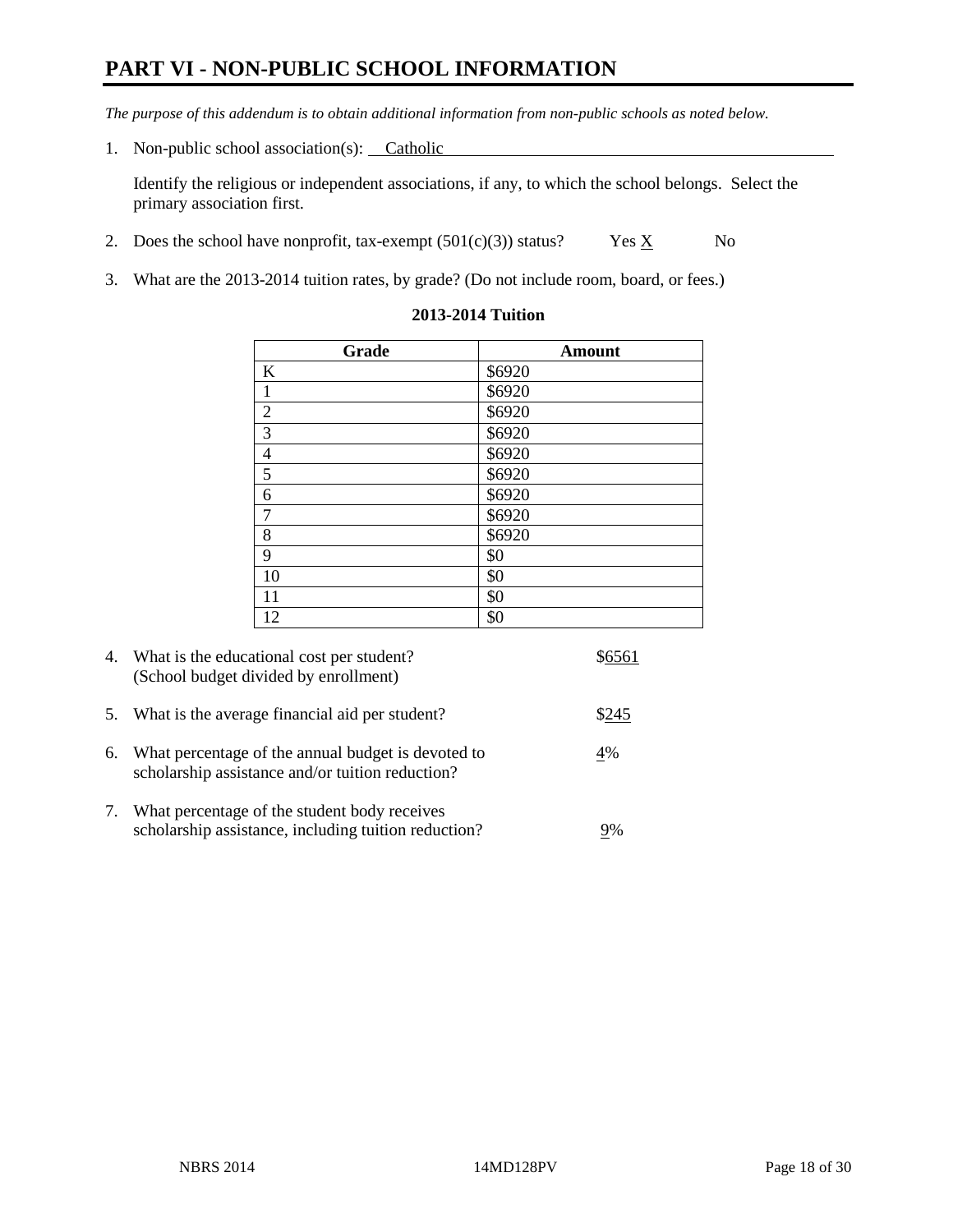| <b>Subject: Math</b>      | <b>Test:</b> Stanford Achievement Test     |
|---------------------------|--------------------------------------------|
| <b>Grade: 3</b>           | <b>Edition/Publication Year: 2003</b>      |
| <b>Publisher: Pearson</b> | Scores are reported here as: Scaled scores |

| <b>School Year</b>               | 2012-2013      | 2011-2012        | 2010-2011        | 2009-2010      | 2008-2009      |
|----------------------------------|----------------|------------------|------------------|----------------|----------------|
| Testing month                    | Mar            | Mar              | Mar              | Mar            | Mar            |
| <b>SCHOOL SCORES</b>             |                |                  |                  |                |                |
| <b>Average Score</b>             | 642            | 643              | 653              | 627            | 626            |
| Number of students tested        | 58             | 61               | 73               | 67             | 61             |
| Percent of total students tested | 100            | 100              | 100              | 100            | 100            |
| Number of students               | $\overline{0}$ | $\Omega$         | $\overline{0}$   | $\Omega$       | $\overline{0}$ |
| alternatively assessed           |                |                  |                  |                |                |
| Percent of students              | $\Omega$       | $\Omega$         | $\overline{0}$   | $\theta$       | $\overline{0}$ |
| alternatively assessed           |                |                  |                  |                |                |
| <b>SUBGROUP SCORES</b>           |                |                  |                  |                |                |
| 1. Other 1                       |                |                  |                  |                |                |
| Average Score                    | $\overline{0}$ | $\overline{0}$   | $\overline{0}$   | $\Omega$       | $\overline{0}$ |
| Number of students tested        | $\overline{0}$ | $\overline{0}$   | $\overline{0}$   | $\Omega$       | $\overline{0}$ |
| 2. Other 2                       |                |                  |                  |                |                |
| <b>Average Score</b>             | $\Omega$       | $\overline{0}$   | $\overline{0}$   | $\Omega$       | $\overline{0}$ |
| Number of students tested        | $\theta$       | $\overline{0}$   | $\theta$         | $\overline{0}$ | $\overline{0}$ |
| 3. Other 3                       |                |                  |                  |                |                |
| <b>Average Score</b>             | $\overline{0}$ | $\overline{0}$   | $\overline{0}$   | $\theta$       | $\overline{0}$ |
| Number of students tested        | $\mathbf{0}$   | $\boldsymbol{0}$ | $\boldsymbol{0}$ | $\Omega$       | 0              |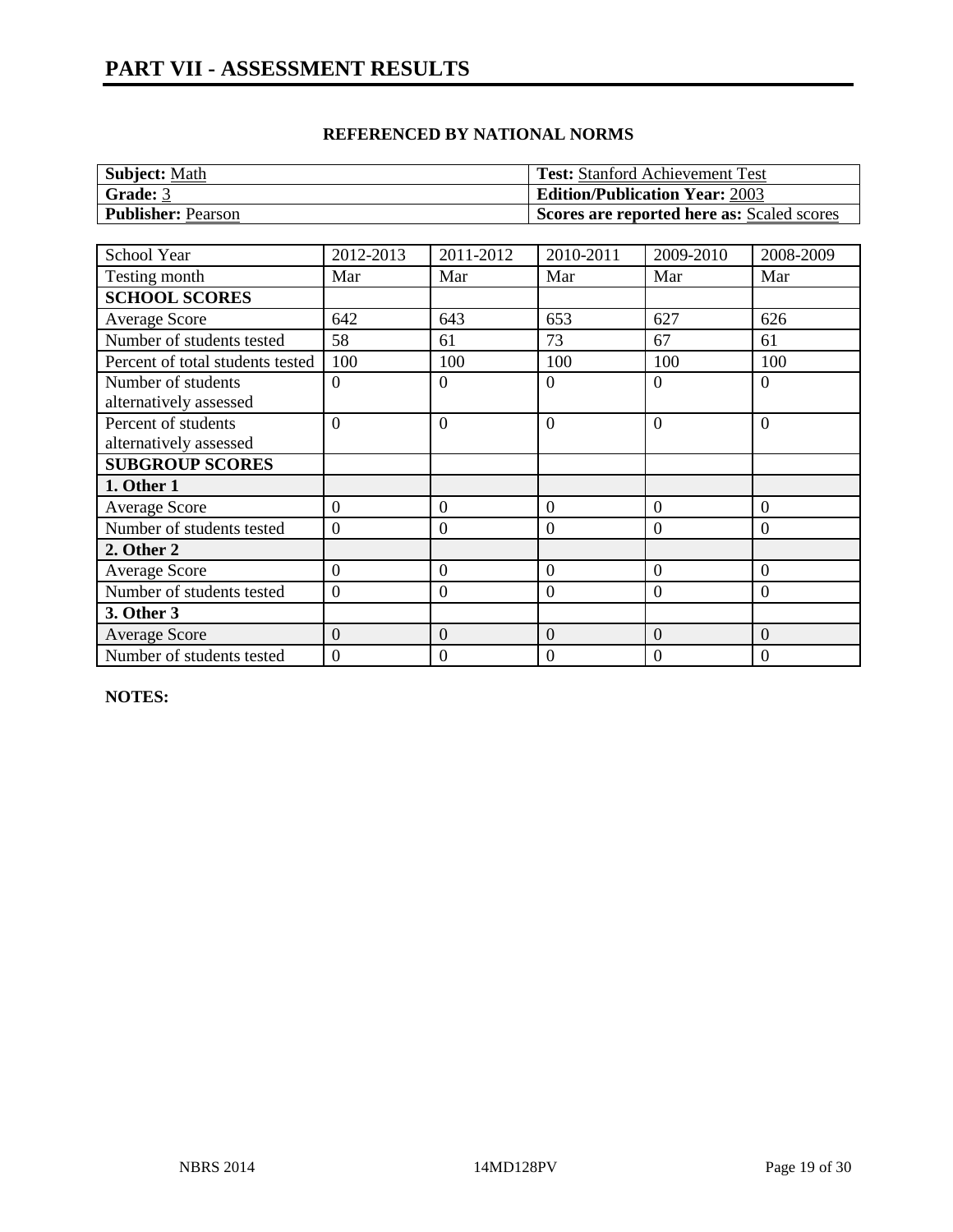| <b>Subject: Math</b>      | <b>Test:</b> Stanford Achievement Test     |
|---------------------------|--------------------------------------------|
| Grade: 4                  | <b>Edition/Publication Year: 2003</b>      |
| <b>Publisher: Pearson</b> | Scores are reported here as: Scaled scores |

| <b>School Year</b>               | 2012-2013      | 2011-2012        | 2010-2011        | 2009-2010      | 2008-2009      |
|----------------------------------|----------------|------------------|------------------|----------------|----------------|
| Testing month                    | Mar            | Mar              | Mar              | Mar            | Mar            |
| <b>SCHOOL SCORES</b>             |                |                  |                  |                |                |
| <b>Average Score</b>             | 680            | 682              | 673              | 654            | 650            |
| Number of students tested        | 60             | 70               | 65               | 66             | 55             |
| Percent of total students tested | 100            | 100              | 100              | 98.5           | 100            |
| Number of students               | $\theta$       | $\overline{0}$   | $\overline{0}$   | $\Omega$       | $\overline{0}$ |
| alternatively assessed           |                |                  |                  |                |                |
| Percent of students              | $\overline{0}$ | $\overline{0}$   | $\overline{0}$   | $\Omega$       | $\overline{0}$ |
| alternatively assessed           |                |                  |                  |                |                |
| <b>SUBGROUP SCORES</b>           |                |                  |                  |                |                |
| 1. Other 1                       |                |                  |                  |                |                |
| <b>Average Score</b>             | $\theta$       | $\boldsymbol{0}$ | $\mathbf{0}$     | $\Omega$       | $\overline{0}$ |
| Number of students tested        | $\theta$       | $\overline{0}$   | $\overline{0}$   | $\Omega$       | $\Omega$       |
| 2. Other 2                       |                |                  |                  |                |                |
| <b>Average Score</b>             | $\overline{0}$ | $\overline{0}$   | $\theta$         | $\theta$       | $\overline{0}$ |
| Number of students tested        | $\overline{0}$ | $\boldsymbol{0}$ | $\mathbf{0}$     | $\theta$       | $\overline{0}$ |
| 3. Other 3                       |                |                  |                  |                |                |
| <b>Average Score</b>             | $\overline{0}$ | $\overline{0}$   | $\overline{0}$   | $\overline{0}$ | $\overline{0}$ |
| Number of students tested        | $\theta$       | 0                | $\boldsymbol{0}$ | 0              | 0              |

**NOTES:** In 2009-2010, a small percentage of students received administrative adjustments and are not reflected in the group report score. Therefore, the percent of total students tested was 98.5%.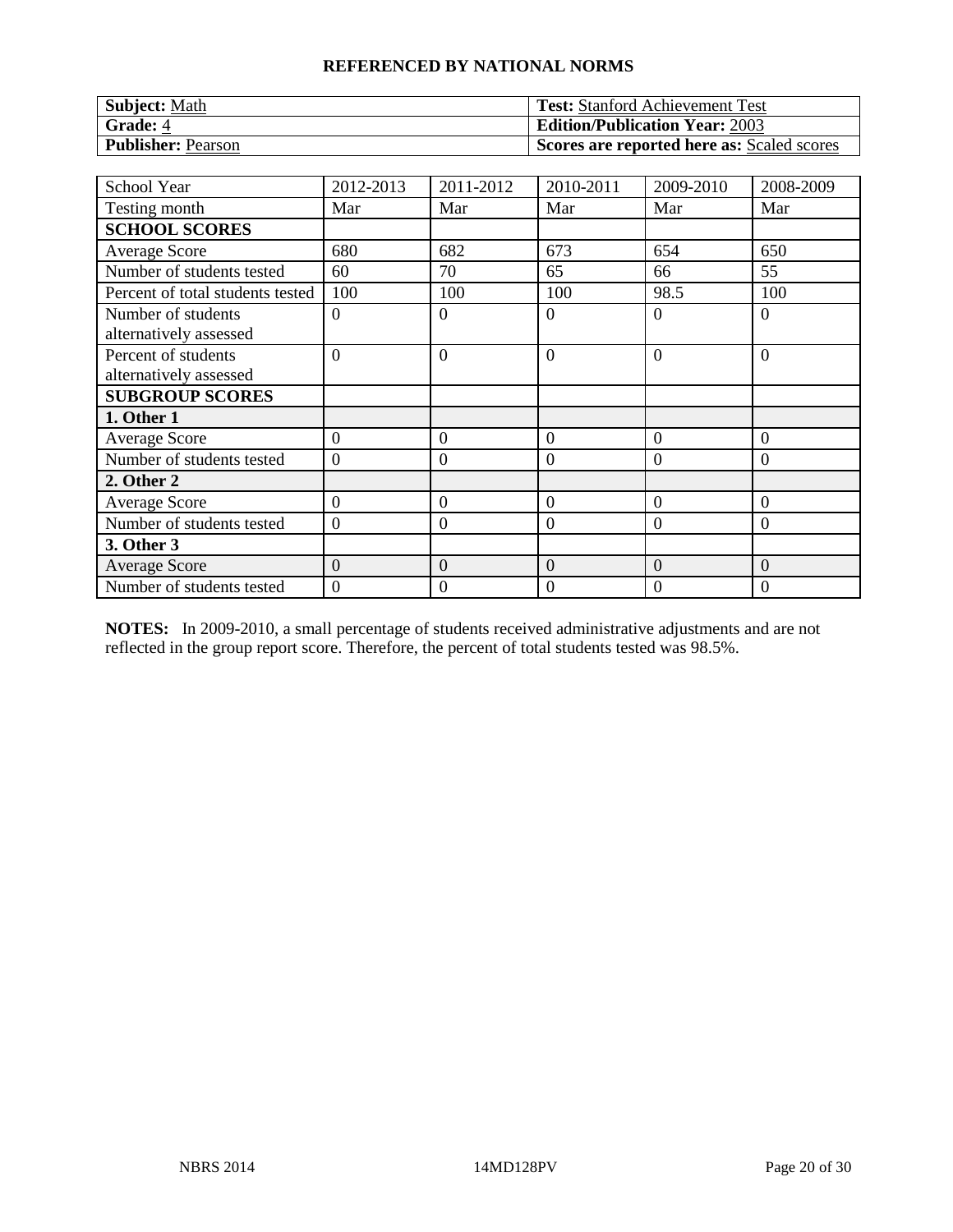| <b>Subject: Math</b>      | <b>Test:</b> Stanford Achievement Test     |
|---------------------------|--------------------------------------------|
| Grade: 5                  | <b>Edition/Publication Year: 2003</b>      |
| <b>Publisher: Pearson</b> | Scores are reported here as: Scaled scores |

| <b>School Year</b>               | 2012-2013        | 2011-2012        | 2010-2011      | 2009-2010      | 2008-2009      |
|----------------------------------|------------------|------------------|----------------|----------------|----------------|
| Testing month                    | Mar              | Mar              | Mar            | Mar            | Mar            |
| <b>SCHOOL SCORES</b>             |                  |                  |                |                |                |
| Average Score                    | 688              | 693              | 674            | 666            | 663            |
| Number of students tested        | 69               | 70               | 67             | 54             | 58             |
| Percent of total students tested | 100              | 100              | 100            | 100            | 100            |
| Number of students               | $\Omega$         | $\overline{0}$   | $\overline{0}$ | $\Omega$       | $\Omega$       |
| alternatively assessed           |                  |                  |                |                |                |
| Percent of students              | $\theta$         | $\overline{0}$   | $\overline{0}$ | $\Omega$       | $\overline{0}$ |
| alternatively assessed           |                  |                  |                |                |                |
| <b>SUBGROUP SCORES</b>           |                  |                  |                |                |                |
| 1. Other 1                       |                  |                  |                |                |                |
| <b>Average Score</b>             | $\theta$         | $\mathbf{0}$     | $\mathbf{0}$   | $\Omega$       | $\overline{0}$ |
| Number of students tested        | $\overline{0}$   | $\boldsymbol{0}$ | $\mathbf{0}$   | $\Omega$       | $\overline{0}$ |
| 2. Other 2                       |                  |                  |                |                |                |
| <b>Average Score</b>             | $\boldsymbol{0}$ | $\boldsymbol{0}$ | $\mathbf{0}$   | $\overline{0}$ | $\overline{0}$ |
| Number of students tested        | $\overline{0}$   | $\boldsymbol{0}$ | $\mathbf{0}$   | $\overline{0}$ | $\overline{0}$ |
| 3. Other 3                       |                  |                  |                |                |                |
| <b>Average Score</b>             | $\overline{0}$   | $\overline{0}$   | $\overline{0}$ | $\theta$       | $\overline{0}$ |
| Number of students tested        | $\overline{0}$   | 0                | $\mathbf{0}$   | 0              | $\theta$       |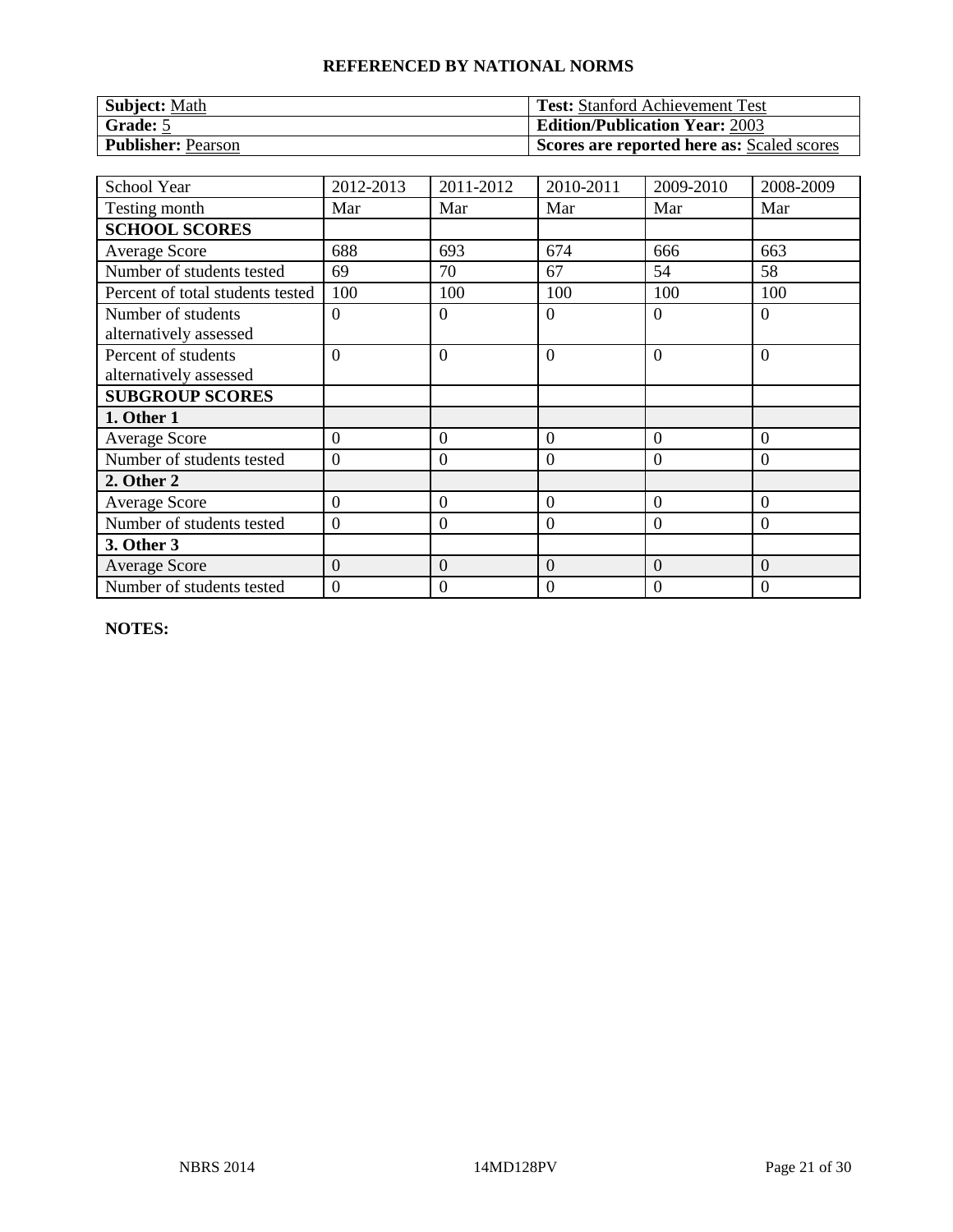| <b>Subject: Math</b>      | <b>Test:</b> Stanford Achievement Test     |
|---------------------------|--------------------------------------------|
| Grade: 6                  | <b>Edition/Publication Year: 2003</b>      |
| <b>Publisher: Pearson</b> | Scores are reported here as: Scaled scores |

| <b>School Year</b>               | 2012-2013        | 2011-2012        | 2010-2011        | 2009-2010      | 2008-2009      |
|----------------------------------|------------------|------------------|------------------|----------------|----------------|
| Testing month                    | Mar              | Mar              | Mar              | Mar            | Mar            |
| <b>SCHOOL SCORES</b>             |                  |                  |                  |                |                |
| <b>Average Score</b>             | 731              | 711              | 695              | 681            | 691            |
| Number of students tested        | 47               | 52               | 28               | 38             | 43             |
| Percent of total students tested | 93               | 100              | 100              | 100            | 100            |
| Number of students               | $\overline{0}$   | $\overline{0}$   | $\overline{0}$   | $\Omega$       | $\overline{0}$ |
| alternatively assessed           |                  |                  |                  |                |                |
| Percent of students              | $\overline{0}$   | $\overline{0}$   | $\overline{0}$   | $\Omega$       | $\overline{0}$ |
| alternatively assessed           |                  |                  |                  |                |                |
| <b>SUBGROUP SCORES</b>           |                  |                  |                  |                |                |
| 1. Other 1                       |                  |                  |                  |                |                |
| <b>Average Score</b>             | $\overline{0}$   | $\theta$         | $\overline{0}$   | $\theta$       | $\overline{0}$ |
| Number of students tested        | $\overline{0}$   | $\overline{0}$   | $\overline{0}$   | $\Omega$       | $\overline{0}$ |
| 2. Other 2                       |                  |                  |                  |                |                |
| Average Score                    | $\overline{0}$   | $\overline{0}$   | $\overline{0}$   | $\overline{0}$ | $\overline{0}$ |
| Number of students tested        | $\boldsymbol{0}$ | $\boldsymbol{0}$ | $\mathbf{0}$     | $\Omega$       | $\overline{0}$ |
| 3. Other 3                       |                  |                  |                  |                |                |
| <b>Average Score</b>             | $\overline{0}$   | $\overline{0}$   | $\overline{0}$   | $\theta$       | $\overline{0}$ |
| Number of students tested        | $\theta$         | 0                | $\boldsymbol{0}$ | 0              | 0              |

**NOTES:** In 2012-2013, a small percentage of students received administrative adjustments and are not reflected in the group report score. Therefore, the percent of total students tested was 93%.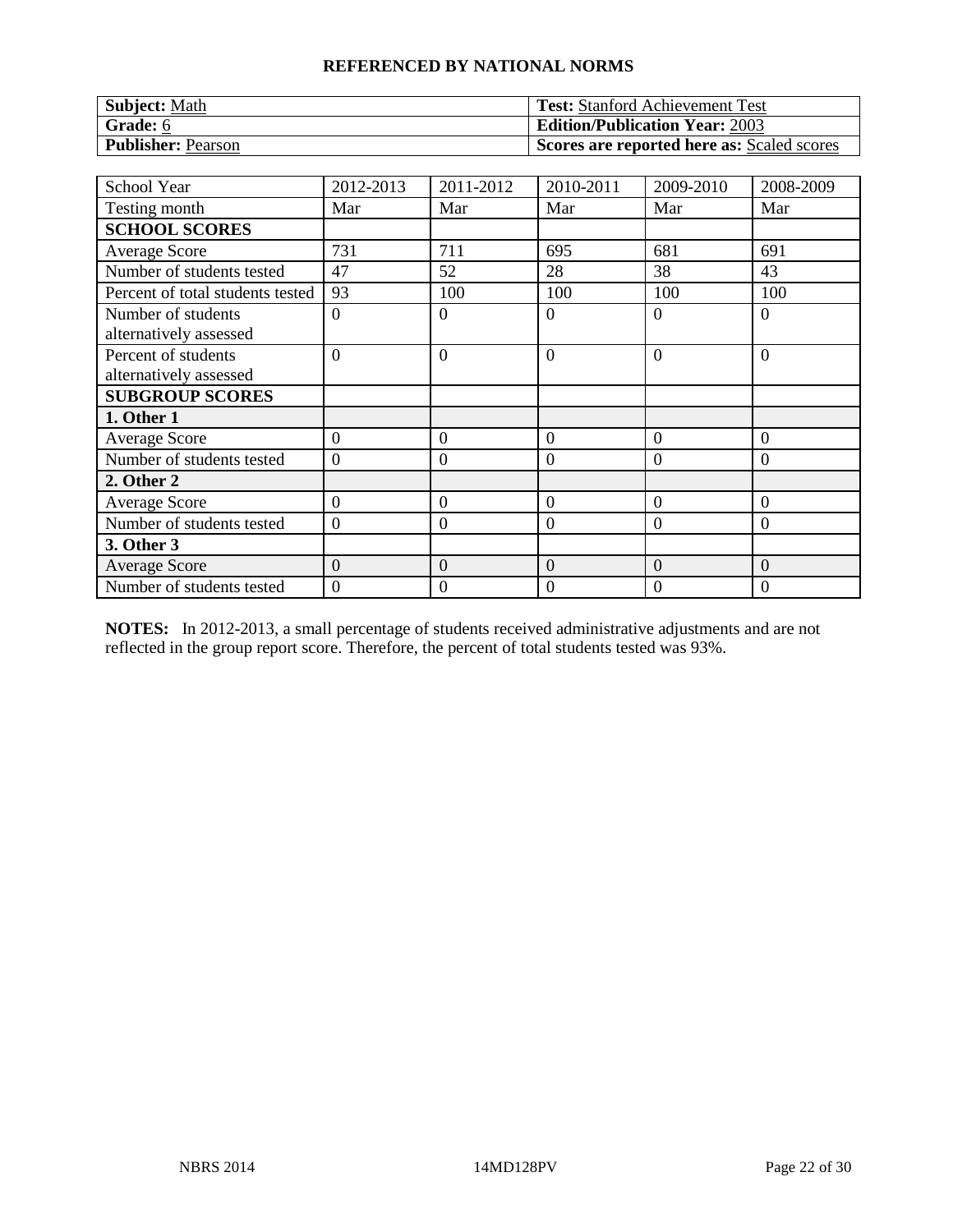| <b>Subject: Math</b>      | <b>Test:</b> Stanford Achievement Test     |
|---------------------------|--------------------------------------------|
| Grade: 7                  | <b>Edition/Publication Year: 2003</b>      |
| <b>Publisher: Pearson</b> | Scores are reported here as: Scaled scores |

| <b>School Year</b>               | 2012-2013      | 2011-2012        | 2010-2011        | 2009-2010      | 2008-2009      |
|----------------------------------|----------------|------------------|------------------|----------------|----------------|
| Testing month                    | Mar            | Mar              | Mar              | Mar            | Mar            |
| <b>SCHOOL SCORES</b>             |                |                  |                  |                |                |
| <b>Average Score</b>             | 727            | 731              | 727              | 713            | 703            |
| Number of students tested        | 46             | 27               | 33               | 39             | 42             |
| Percent of total students tested | 94             | 100              | 100              | 100            | 100            |
| Number of students               | $\overline{0}$ | $\overline{0}$   | $\overline{0}$   | $\Omega$       | $\overline{0}$ |
| alternatively assessed           |                |                  |                  |                |                |
| Percent of students              | $\overline{0}$ | $\overline{0}$   | $\overline{0}$   | $\Omega$       | $\overline{0}$ |
| alternatively assessed           |                |                  |                  |                |                |
| <b>SUBGROUP SCORES</b>           |                |                  |                  |                |                |
| 1. Other 1                       |                |                  |                  |                |                |
| <b>Average Score</b>             | $\theta$       | $\boldsymbol{0}$ | $\mathbf{0}$     | $\Omega$       | $\theta$       |
| Number of students tested        | $\theta$       | $\overline{0}$   | $\overline{0}$   | $\Omega$       | $\Omega$       |
| 2. Other 2                       |                |                  |                  |                |                |
| <b>Average Score</b>             | $\overline{0}$ | $\overline{0}$   | $\overline{0}$   | $\overline{0}$ |                |
| Number of students tested        | $\overline{0}$ | $\boldsymbol{0}$ | $\mathbf{0}$     | $\theta$       | $\overline{0}$ |
| 3. Other 3                       |                |                  |                  |                |                |
| <b>Average Score</b>             | $\overline{0}$ | $\overline{0}$   | $\overline{0}$   | $\overline{0}$ | $\overline{0}$ |
| Number of students tested        | $\theta$       | 0                | $\boldsymbol{0}$ | 0              | 0              |

**NOTES:** In 2012-2013, a small percentage of students received administrative adjustments and are not reflected in the group report score. Therefore, the percent of total students tested was 94%.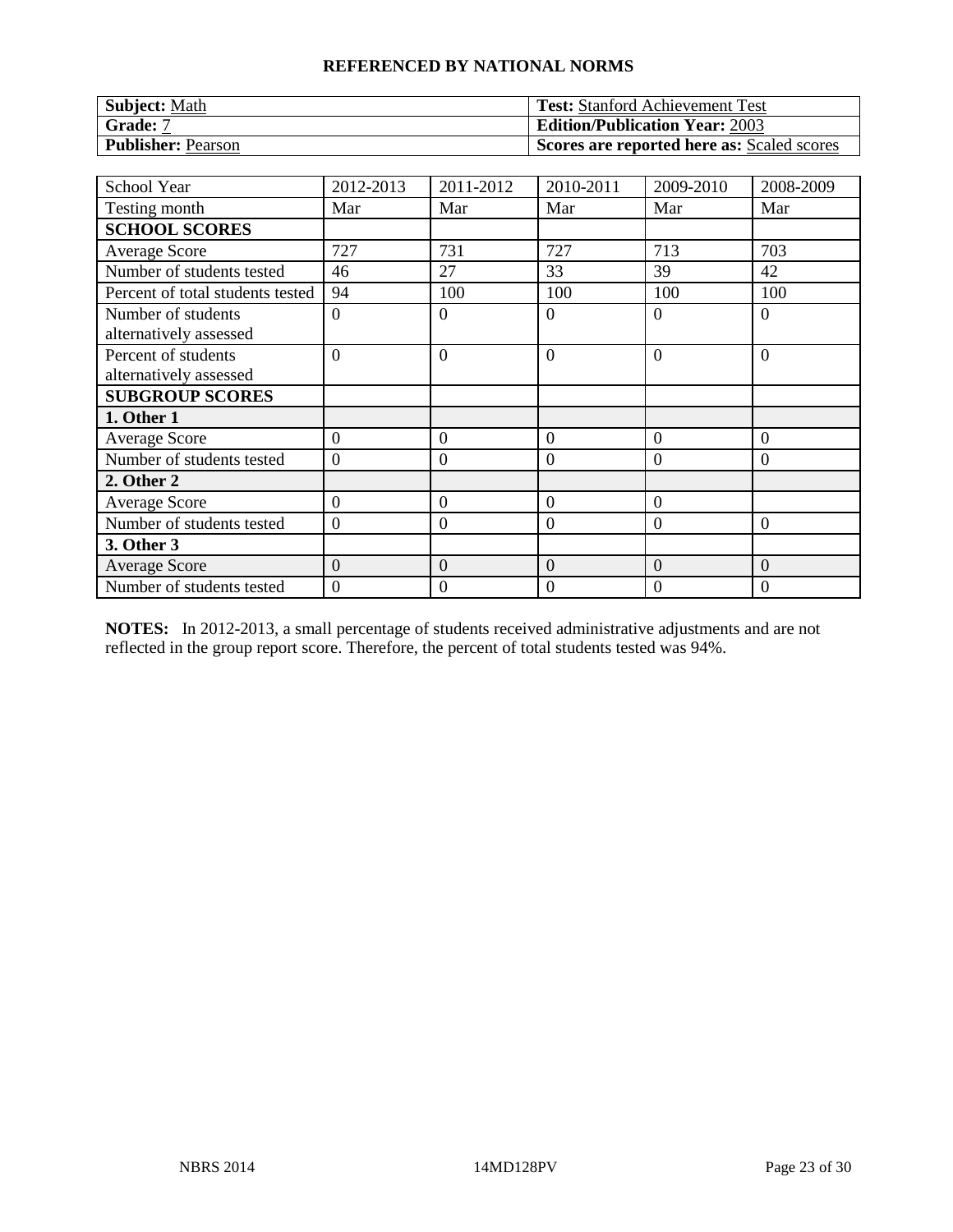| <b>Subject: Math</b>      | <b>Test:</b> Stanford Achievement Test     |
|---------------------------|--------------------------------------------|
| $\blacksquare$ Grade: 8   | <b>Edition/Publication Year: 2003</b>      |
| <b>Publisher: Pearson</b> | Scores are reported here as: Scaled scores |

| <b>School Year</b>                            | 2012-2013      | 2011-2012        | 2010-2011        | 2009-2010      | 2008-2009      |
|-----------------------------------------------|----------------|------------------|------------------|----------------|----------------|
| Testing month                                 | Mar            | Mar              | Mar              | Mar            | Mar            |
| <b>SCHOOL SCORES</b>                          |                |                  |                  |                |                |
| <b>Average Score</b>                          | 738            | 727              | 735              | 710            | 722            |
| Number of students tested                     | 23             | 38               | 39               | 36             | 40             |
| Percent of total students tested              | 96             | 100              | 100              | 100            | 100            |
| Number of students                            | $\overline{0}$ | $\overline{0}$   | $\overline{0}$   | $\Omega$       | $\overline{0}$ |
| alternatively assessed                        |                |                  |                  |                |                |
| Percent of students<br>alternatively assessed | $\overline{0}$ | $\overline{0}$   | $\overline{0}$   | $\Omega$       | $\overline{0}$ |
| <b>SUBGROUP SCORES</b>                        |                |                  |                  |                |                |
| 1. Other 1                                    |                |                  |                  |                |                |
| <b>Average Score</b>                          | $\theta$       | $\boldsymbol{0}$ | $\mathbf{0}$     | $\Omega$       | $\overline{0}$ |
| Number of students tested                     | $\theta$       | $\overline{0}$   | $\overline{0}$   | $\Omega$       | $\Omega$       |
| 2. Other 2                                    |                |                  |                  |                |                |
| <b>Average Score</b>                          | $\overline{0}$ | $\overline{0}$   | $\overline{0}$   | $\overline{0}$ | $\overline{0}$ |
| Number of students tested                     | $\overline{0}$ | $\boldsymbol{0}$ | $\mathbf{0}$     | $\theta$       | $\overline{0}$ |
| 3. Other 3                                    |                |                  |                  |                |                |
| <b>Average Score</b>                          | $\overline{0}$ | $\overline{0}$   | $\overline{0}$   | $\overline{0}$ | $\overline{0}$ |
| Number of students tested                     | $\theta$       | 0                | $\boldsymbol{0}$ | 0              | 0              |

**NOTES:** In 2012-2013, a small percentage of students received administrative adjustments and are not reflected in the group report score. Therefore, the percent of total students tested was 96%.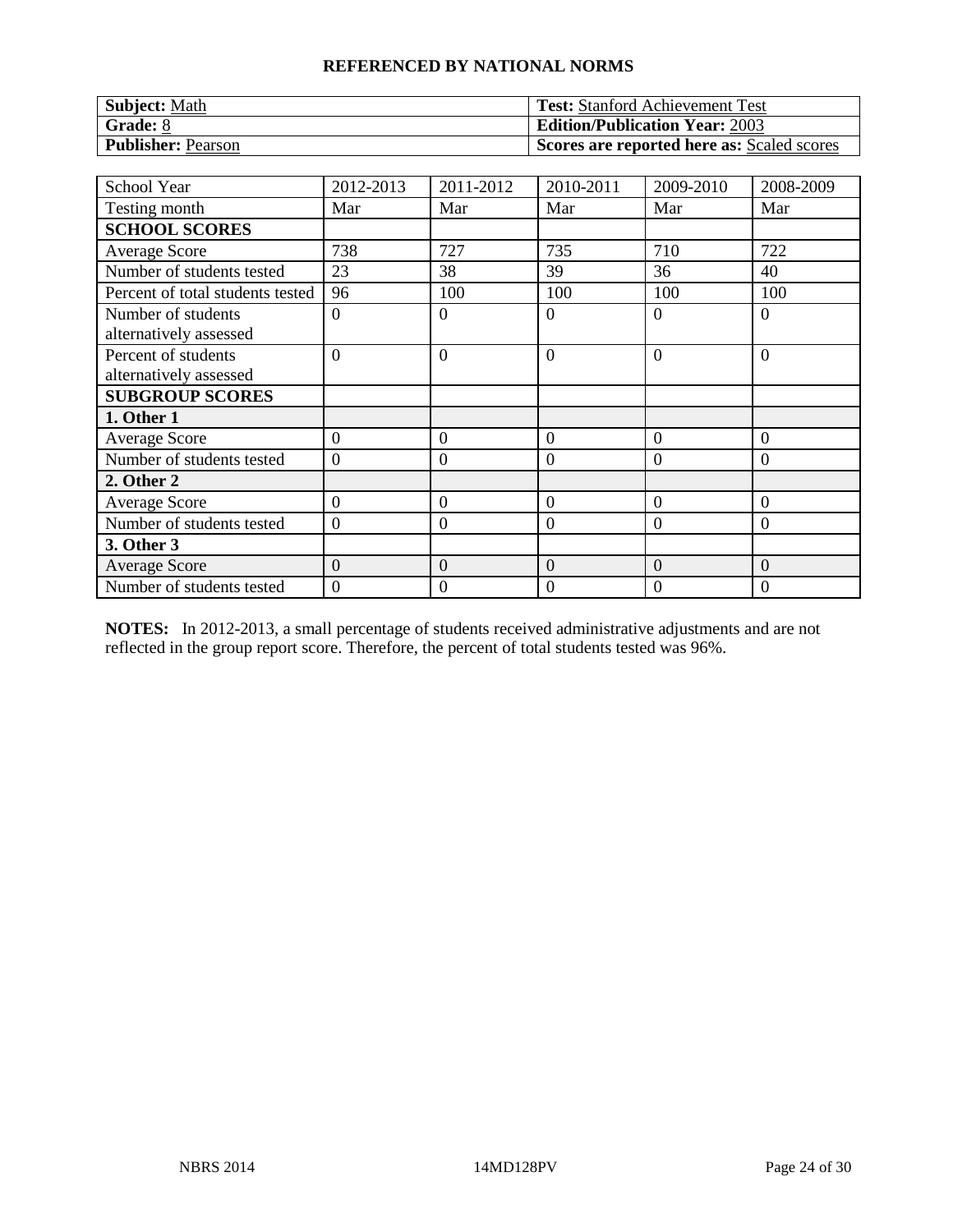| <b>Subject:</b> Reading/ELA | <b>Test:</b> Stanford Achievement Test     |
|-----------------------------|--------------------------------------------|
| Grade: 3                    | <b>Edition/Publication Year: 2003</b>      |
| <b>Publisher: Pearson</b>   | Scores are reported here as: Scaled scores |

| School Year                                   | 2012-2013      | 2011-2012        | 2010-2011      | 2009-2010      | 2008-2009      |
|-----------------------------------------------|----------------|------------------|----------------|----------------|----------------|
| Testing month                                 | Mar            | Mar              | Mar            | Mar            | Mar            |
| <b>SCHOOL SCORES</b>                          |                |                  |                |                |                |
| <b>Average Score</b>                          | 651            | 649              | 653            | 645            | 652            |
| Number of students tested                     | 58             | 61               | 73             | 67             | 61             |
| Percent of total students tested              | 100            | 100              | 100            | 100            | 100            |
| Number of students                            | $\Omega$       | $\Omega$         | $\overline{0}$ | $\Omega$       | $\overline{0}$ |
| alternatively assessed                        |                |                  |                |                |                |
| Percent of students<br>alternatively assessed | $\Omega$       | $\overline{0}$   | $\theta$       | $\Omega$       | $\overline{0}$ |
| <b>SUBGROUP SCORES</b>                        |                |                  |                |                |                |
| 1. Other 1                                    |                |                  |                |                |                |
| <b>Average Score</b>                          | $\theta$       | $\theta$         | $\overline{0}$ | $\Omega$       | $\theta$       |
| Number of students tested                     | $\theta$       | $\mathbf{0}$     | $\overline{0}$ | $\Omega$       | $\overline{0}$ |
| 2. Other 2                                    |                |                  |                |                |                |
| <b>Average Score</b>                          | $\overline{0}$ | $\boldsymbol{0}$ | $\overline{0}$ | $\overline{0}$ | $\overline{0}$ |
| Number of students tested                     | $\overline{0}$ | $\mathbf{0}$     | $\mathbf{0}$   | $\overline{0}$ | $\overline{0}$ |
| 3. Other 3                                    |                |                  |                |                |                |
| <b>Average Score</b>                          | $\overline{0}$ | $\overline{0}$   | $\overline{0}$ | $\Omega$       | $\overline{0}$ |
| Number of students tested                     | $\overline{0}$ | 0                | $\mathbf{0}$   | 0              | $\theta$       |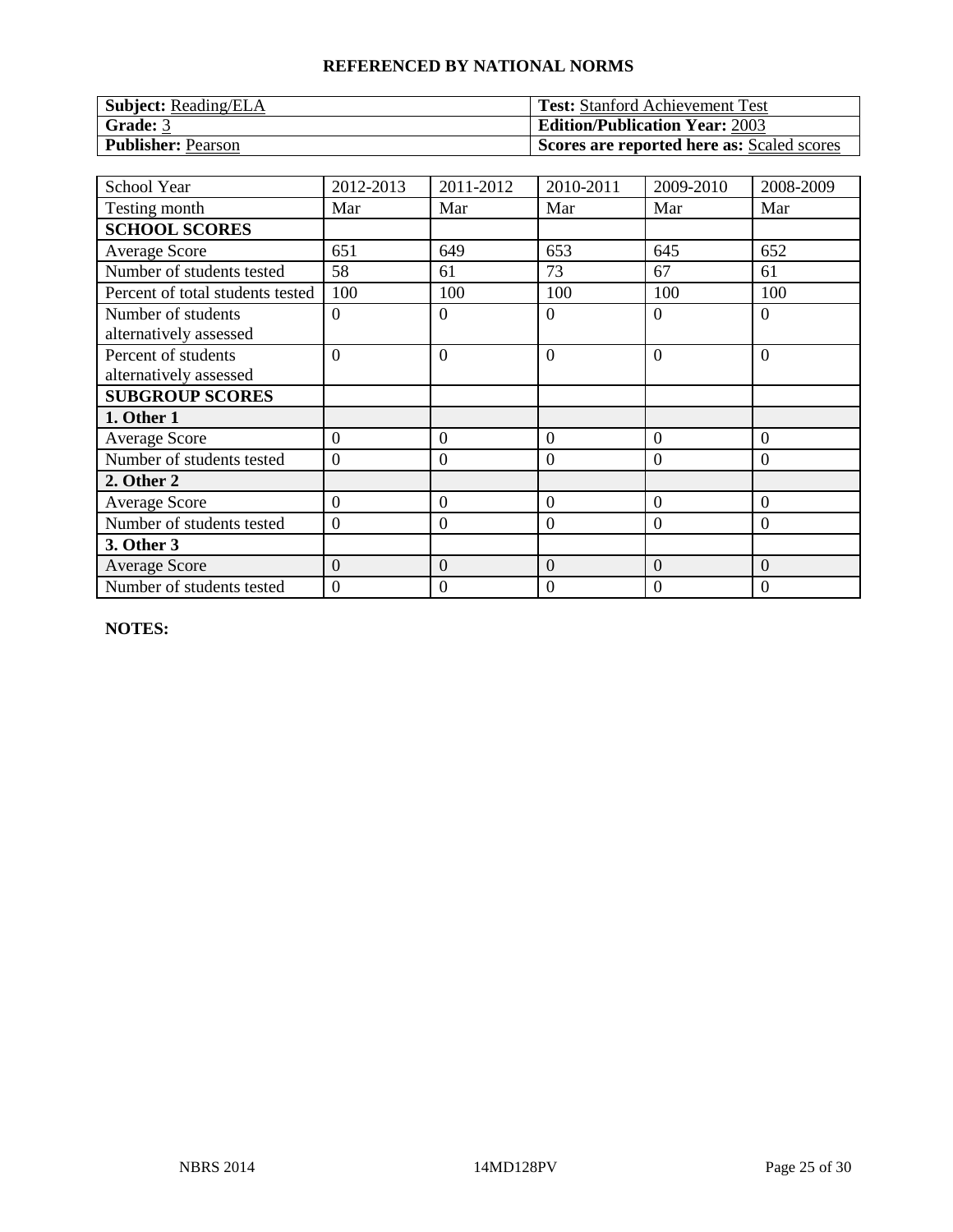| <b>Subject:</b> Reading/ELA | <b>Test:</b> Stanford Achievement Test     |
|-----------------------------|--------------------------------------------|
| Grade: 4                    | <b>Edition/Publication Year: 2003</b>      |
| <b>Publisher: Pearson</b>   | Scores are reported here as: Scaled scores |

| School Year                      | 2012-2013        | 2011-2012        | 2010-2011      | 2009-2010      | 2008-2009      |
|----------------------------------|------------------|------------------|----------------|----------------|----------------|
| Testing month                    | Mar              | Mar              | Mar            | Mar            | Mar            |
| <b>SCHOOL SCORES</b>             |                  |                  |                |                |                |
| Average Score                    | 666              | 666              | 672            | 672            | 669            |
| Number of students tested        | 60               | 70               | 65             | 67             | 55             |
| Percent of total students tested | 100              | 100              | 100            | 100            | 100            |
| Number of students               | $\Omega$         | $\overline{0}$   | $\overline{0}$ | $\Omega$       | $\Omega$       |
| alternatively assessed           |                  |                  |                |                |                |
| Percent of students              | $\theta$         | $\overline{0}$   | $\overline{0}$ | $\Omega$       | $\overline{0}$ |
| alternatively assessed           |                  |                  |                |                |                |
| <b>SUBGROUP SCORES</b>           |                  |                  |                |                |                |
| 1. Other 1                       |                  |                  |                |                |                |
| <b>Average Score</b>             | $\theta$         | $\mathbf{0}$     | $\mathbf{0}$   | $\Omega$       | $\overline{0}$ |
| Number of students tested        | $\theta$         | $\boldsymbol{0}$ | $\mathbf{0}$   | $\Omega$       | $\overline{0}$ |
| 2. Other 2                       |                  |                  |                |                |                |
| <b>Average Score</b>             | $\boldsymbol{0}$ | $\boldsymbol{0}$ | $\mathbf{0}$   | $\overline{0}$ | $\overline{0}$ |
| Number of students tested        | $\overline{0}$   | $\boldsymbol{0}$ | $\mathbf{0}$   | $\overline{0}$ | $\overline{0}$ |
| 3. Other 3                       |                  |                  |                |                |                |
| <b>Average Score</b>             | $\overline{0}$   | $\overline{0}$   | $\overline{0}$ | $\theta$       | $\overline{0}$ |
| Number of students tested        | $\overline{0}$   | 0                | $\mathbf{0}$   | 0              | $\theta$       |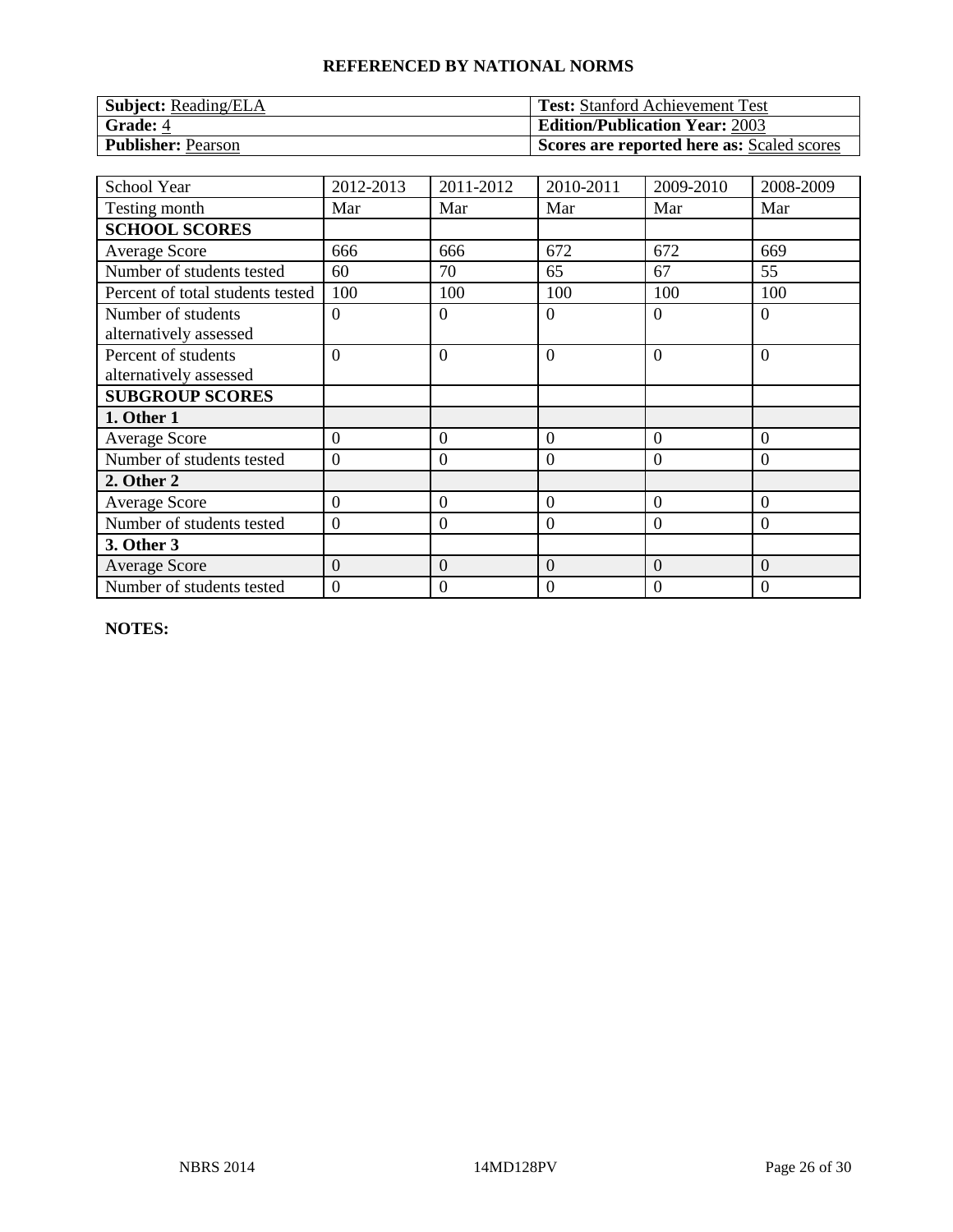| <b>Subject:</b> Reading/ELA | <b>Test:</b> Stanford Achievement Test     |
|-----------------------------|--------------------------------------------|
| Grade: 5                    | <b>Edition/Publication Year: 2003</b>      |
| <b>Publisher: Pearson</b>   | Scores are reported here as: Scaled scores |

| School Year                                   | 2012-2013      | 2011-2012        | 2010-2011      | 2009-2010      | 2008-2009      |
|-----------------------------------------------|----------------|------------------|----------------|----------------|----------------|
| Testing month                                 | Mar            | Mar              | Mar            | Mar            | Mar            |
| <b>SCHOOL SCORES</b>                          |                |                  |                |                |                |
| <b>Average Score</b>                          | 679            | 686              | 682            | 683            | 681            |
| Number of students tested                     | 69             | 70               | 67             | 54             | 58             |
| Percent of total students tested              | 100            | 100              | 100            | 100            | 100            |
| Number of students                            | $\Omega$       | $\Omega$         | $\overline{0}$ | $\Omega$       | $\overline{0}$ |
| alternatively assessed                        |                |                  |                |                |                |
| Percent of students<br>alternatively assessed | $\Omega$       | $\overline{0}$   | $\theta$       | $\Omega$       | $\overline{0}$ |
| <b>SUBGROUP SCORES</b>                        |                |                  |                |                |                |
| 1. Other 1                                    |                |                  |                |                |                |
| <b>Average Score</b>                          | $\theta$       | $\theta$         | $\overline{0}$ | $\Omega$       | $\theta$       |
| Number of students tested                     | $\theta$       | $\mathbf{0}$     | $\theta$       | $\Omega$       | $\overline{0}$ |
| 2. Other 2                                    |                |                  |                |                |                |
| <b>Average Score</b>                          | $\overline{0}$ | $\boldsymbol{0}$ | $\overline{0}$ | $\overline{0}$ | $\overline{0}$ |
| Number of students tested                     | $\overline{0}$ | $\mathbf{0}$     | $\mathbf{0}$   | $\overline{0}$ | $\overline{0}$ |
| 3. Other 3                                    |                |                  |                |                |                |
| <b>Average Score</b>                          | $\overline{0}$ | $\overline{0}$   | $\overline{0}$ | $\Omega$       | $\overline{0}$ |
| Number of students tested                     | $\overline{0}$ | 0                | $\mathbf{0}$   | 0              | $\theta$       |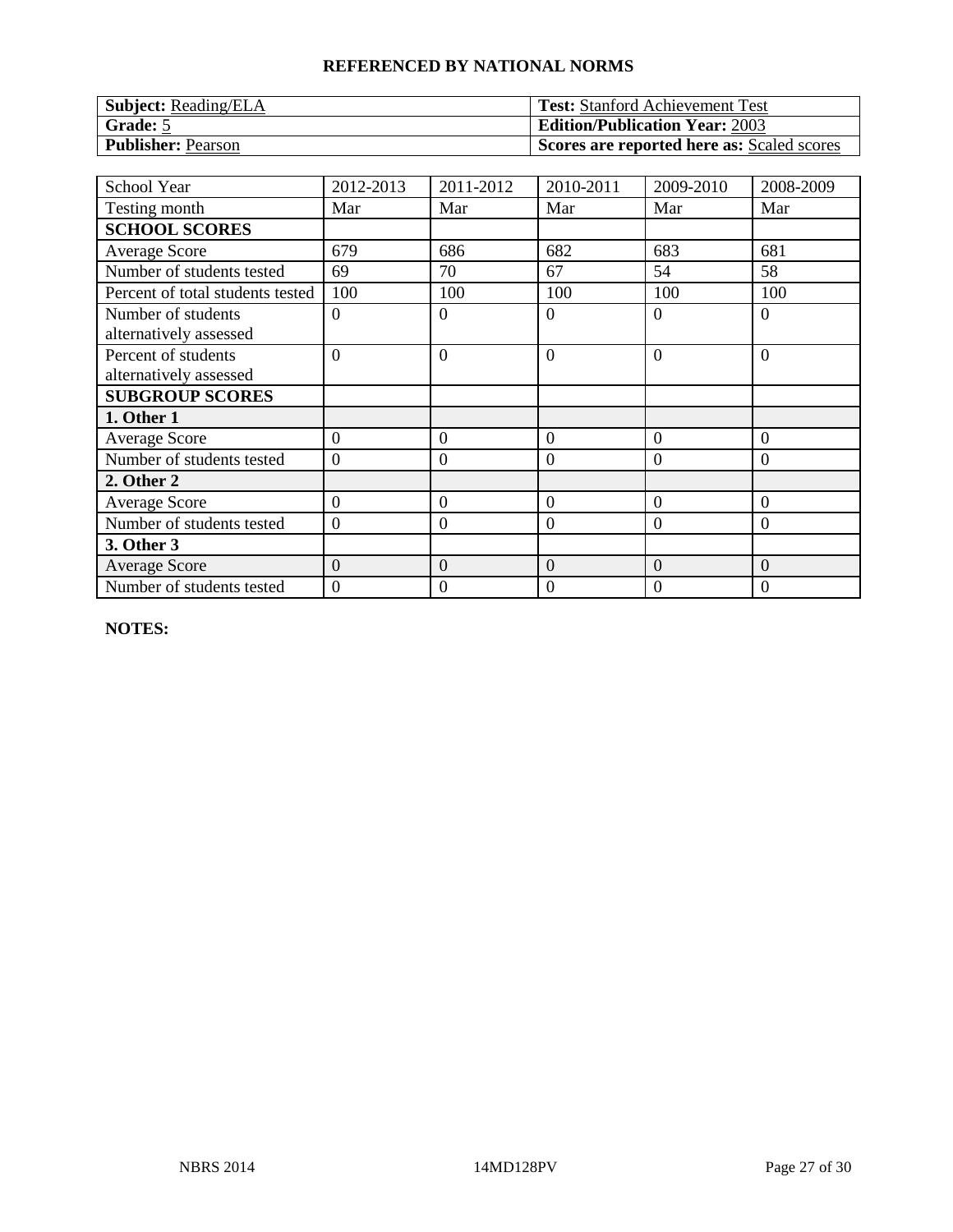| <b>Subject:</b> Reading/ELA | <b>Test:</b> Stanford Achievement Test     |
|-----------------------------|--------------------------------------------|
| Grade: 6                    | <b>Edition/Publication Year: 2003</b>      |
| <b>Publisher: Pearson</b>   | Scores are reported here as: Scaled scores |

| <b>School Year</b>               | 2012-2013      | 2011-2012        | 2010-2011        | 2009-2010      | 2008-2009      |
|----------------------------------|----------------|------------------|------------------|----------------|----------------|
| Testing month                    | Mar            | Mar              | Mar              | Mar            | Mar            |
| <b>SCHOOL SCORES</b>             |                |                  |                  |                |                |
| <b>Average Score</b>             | 710            | 696              | 702              | 693            | 696            |
| Number of students tested        | 47             | 52               | 28               | 37             | 43             |
| Percent of total students tested | 93             | 100              | 100              | 97.4           | 100            |
| Number of students               | $\overline{0}$ | $\overline{0}$   | $\overline{0}$   | $\Omega$       | $\overline{0}$ |
| alternatively assessed           |                |                  |                  |                |                |
| Percent of students              | $\overline{0}$ | $\overline{0}$   | $\overline{0}$   | $\Omega$       | $\overline{0}$ |
| alternatively assessed           |                |                  |                  |                |                |
| <b>SUBGROUP SCORES</b>           |                |                  |                  |                |                |
| 1. Other 1                       |                |                  |                  |                |                |
| <b>Average Score</b>             | $\overline{0}$ | $\boldsymbol{0}$ | $\boldsymbol{0}$ | $\overline{0}$ | $\overline{0}$ |
| Number of students tested        | $\overline{0}$ | $\overline{0}$   | $\overline{0}$   | $\Omega$       | $\Omega$       |
| 2. Other 2                       |                |                  |                  |                |                |
| <b>Average Score</b>             | $\overline{0}$ | $\overline{0}$   | $\overline{0}$   | $\overline{0}$ | $\overline{0}$ |
| Number of students tested        | $\overline{0}$ | $\boldsymbol{0}$ | $\boldsymbol{0}$ | $\overline{0}$ | $\overline{0}$ |
| 3. Other 3                       |                |                  |                  |                |                |
| <b>Average Score</b>             | $\overline{0}$ | $\overline{0}$   | $\overline{0}$   | $\overline{0}$ | $\overline{0}$ |
| Number of students tested        | $\Omega$       | 0                | $\mathbf{0}$     | 0              | $\theta$       |

**NOTES:** In 2009-2010 and 2012-2013, a small percentage of students received administrative adjustments and are not reflected in the group report score. Therefore, the percent of total students tested in 2009-2010 was 97.4% and in 2012-2013 was 93%.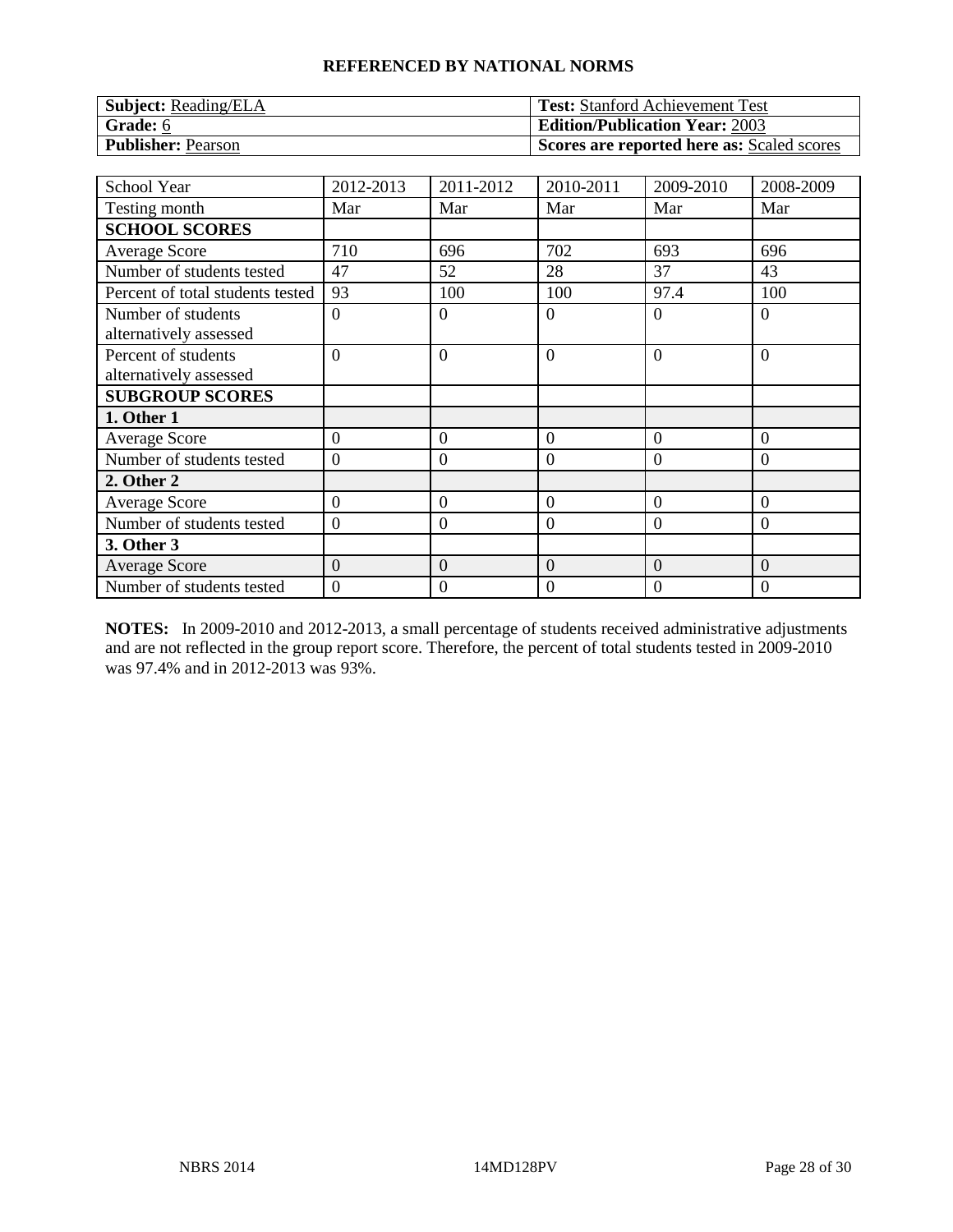| <b>Subject:</b> Reading/ELA | <b>Test:</b> Stanford Achievement Test     |
|-----------------------------|--------------------------------------------|
| Grade: 7                    | <b>Edition/Publication Year: 2003</b>      |
| <b>Publisher: Pearson</b>   | Scores are reported here as: Scaled scores |

| <b>School Year</b>               | 2012-2013      | 2011-2012        | 2010-2011        | 2009-2010      | 2008-2009      |
|----------------------------------|----------------|------------------|------------------|----------------|----------------|
| Testing month                    | Mar            | Mar              | Mar              | Mar            | Mar            |
| <b>SCHOOL SCORES</b>             |                |                  |                  |                |                |
| <b>Average Score</b>             | 709            | 709              | 701              | 710            | 698            |
| Number of students tested        | 46             | 27               | 33               | 39             | 42             |
| Percent of total students tested | 94             | 100              | 100              | 100            | 100            |
| Number of students               | $\overline{0}$ | $\overline{0}$   | $\overline{0}$   | $\Omega$       | $\overline{0}$ |
| alternatively assessed           |                |                  |                  |                |                |
| Percent of students              | $\overline{0}$ | $\overline{0}$   | $\overline{0}$   | $\Omega$       | $\overline{0}$ |
| alternatively assessed           |                |                  |                  |                |                |
| <b>SUBGROUP SCORES</b>           |                |                  |                  |                |                |
| 1. Other 1                       |                |                  |                  |                |                |
| <b>Average Score</b>             | $\theta$       | $\boldsymbol{0}$ | $\mathbf{0}$     | $\Omega$       | $\overline{0}$ |
| Number of students tested        | $\theta$       | $\overline{0}$   | $\overline{0}$   | $\Omega$       | $\Omega$       |
| 2. Other 2                       |                |                  |                  |                |                |
| <b>Average Score</b>             | $\overline{0}$ | $\overline{0}$   | $\theta$         | $\theta$       | $\overline{0}$ |
| Number of students tested        | $\theta$       | $\boldsymbol{0}$ | $\mathbf{0}$     | $\theta$       | $\overline{0}$ |
| 3. Other 3                       |                |                  |                  |                |                |
| <b>Average Score</b>             | $\overline{0}$ | $\overline{0}$   | $\overline{0}$   | $\overline{0}$ | $\overline{0}$ |
| Number of students tested        | $\theta$       | 0                | $\boldsymbol{0}$ | 0              | 0              |

**NOTES:** In 2012-2013, a small percentage of students received administrative adjustments and are not reflected in the group report score. Therefore, the percent of total students tested was 94%.